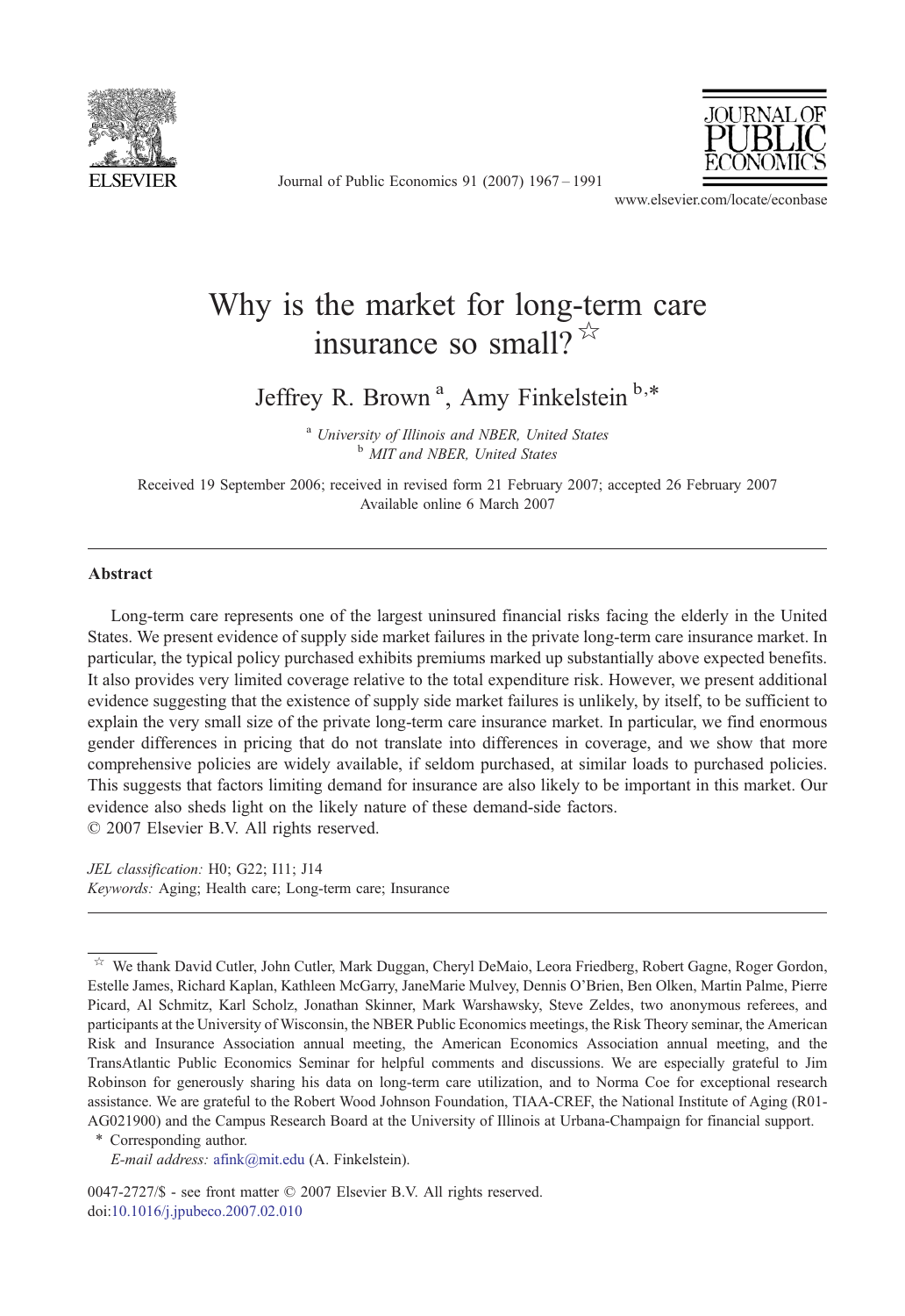### 1. Introduction

Long-term care expenditures represent one of the largest uninsured financial risks facing the elderly in the United States. At \$135 billion in 2004, expenditures on long-term care represent 8.5% of total health expenditures for all ages and about 1.2% of GDP [\(Congressional Budget](#page-23-0) [Office, 2004](#page-23-0)). These expenditures are unevenly distributed among the elderly population [\(Dick](#page-23-0) [et al., 1994; Murtaugh et al., 1997\)](#page-23-0). Standard insurance theory suggests that the random and costly nature of long-term care make it precisely the type of risk for which risk averse individuals would find insurance valuable.

Yet most of the expenditure risk is uninsured. Only 4% of long-term care expenditures are paid for by private insurance, while one-third are paid for out of pocket ([CBO, 2004\)](#page-23-0). By contrast, in the health sector as a whole, private insurance pays for 35% of expenditures and only 17% are paid for out of pocket [\(National Center for Health Statistics, 2002\)](#page-24-0). The limited insurance coverage for long-term care expenditures has important implications for the welfare of the elderly, and potentially for their adult children as well. Its importance will only become more pronounced as the baby-boomers age and as medical costs continue to rise.

An extensive theoretical literature has proposed a host of potential explanations for the limited size of the private long-term care insurance market. On the demand-side, limited consumer rationality – such as difficulty understanding low-probability high-loss events ([Kunreuther, 1978](#page-23-0)) or misconceptions about the extent of public health insurance coverage for long-term care – may play a role. Demand may also be limited by the availability of imperfect but cheaper substitutes, such as the public insurance provided by the means-tested Medicaid program, financial transfers from children, or unpaid care provided directly by family members in lieu of formal paid care [\(Pauly, 1990\)](#page-24-0). On the supply side, market function may be impaired by such problems as high transaction costs, imperfect competition, asymmetric information, or dynamic problems with long-term contracting. [Norton \(2000\)](#page-24-0) provides a detailed review of this theoretical literature.

Yet despite this extensive theoretical literature, we have extremely little empirical evidence on the nature of the private long-term care insurance market, let alone on which of the various theories for its limited size may be empirically relevant. For example, concerns about perceived high prices in this market have motivated the introduction of generous tax subsidies to long-term care insurance at both the federal and state level ([Wiener et al., 2000; Cohen and Weinrobe, 2000\)](#page-24-0). Proposals to further expand these subsidies are under discussion [\(Lewis et al., 2003](#page-23-0)). Yet we know of no evidence on whether prices are substantially above-actuarially fair levels in this market, let alone the role of prices in explaining the market's limited size.

In this paper, we provide what are to our knowledge the first empirical estimates of the pricing and benefit structure of long-term care insurance policies. We also show how this evidence can be used to shed light on what factors may be limiting the size of this market. We begin with the insight that it is possible to learn about the existence of supply side market imperfections by studying the characteristics of the insurance policies that are offered and purchased in the private market. In particular, we argue that the major potential supply side market failures have at least one of two empirical implications. First, prices will be higher than actuarially fair levels. Second, available contracts will offer a constrained set of benefit options that are less than fully comprehensive; we refer to this as "quantity rationing."

We find that prices are marked up substantially above-actuarially fair levels, which indicates the existence of supply side market imperfections. We estimate that the typical policy purchased by a 65-year old (about the average age of purchase) and held until death has a load of 0.18; in other words, the buyer will on average get back only 82 cents in expected present discounted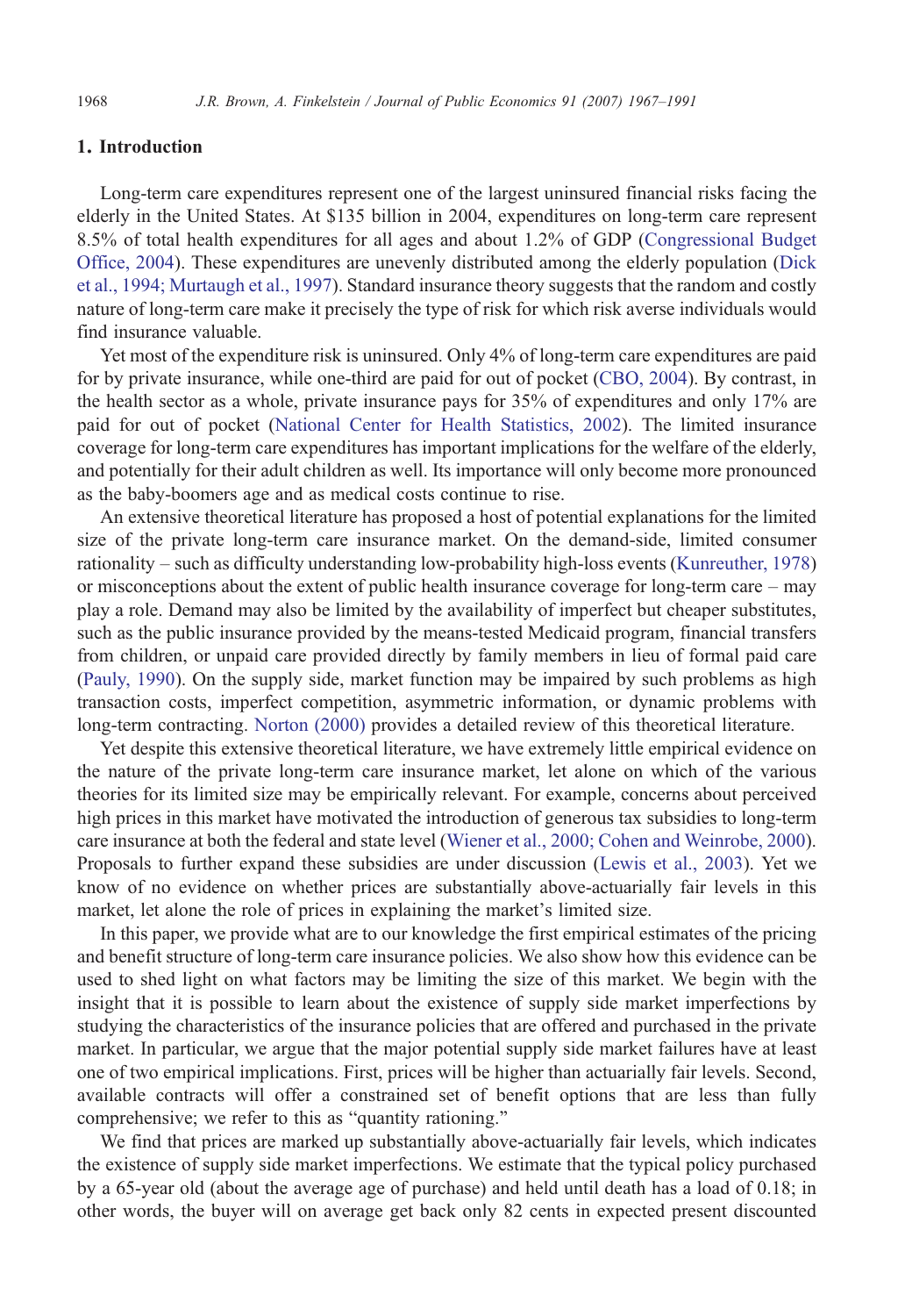value benefits for every dollar paid in expected present discounted value premiums. Most policies, however, are not held until death, and our estimate of the load rises substantially once we account for this. Individuals often stop paying premiums at some point after purchase, and therefore forfeit any right to future benefits. Because the premium profile of these policies is heavily front-loaded, relative to benefit payments, accounting for policy forfeiture raises our central estimate of the average load considerably, from 18 cents on the dollar to 51 cents on the dollar. This 51 cent load is substantially higher than loads that have been estimated in other private insurance markets. For example, the estimated load on life annuities purchased by 65 year olds is about 15 to 25 cents on the dollar [\(Mitchell et al., 1999\)](#page-24-0) and the estimated load for health insurance policies is about 6 to 10 cents on the dollar for group health insurance and 25 to 40 cents on the dollar for the (less commonly purchased) non-group acute health insurance ([Newhouse,](#page-24-0) [2002](#page-24-0)).

Although our estimated high loads indicate the presence of supply side market failures, we present additional evidence that suggests that these market failures are not, by themselves, sufficient to explain the limited market size. We find enormous differences in loads based on gender, yet these large pricing differentials do not translate into differences in coverage. For example, from the perspective of an individual who holds the policy until death, our central estimate is that the load for a man is almost 50 cents higher, per dollar of premium, than the load for a woman. The estimated difference in load by gender is quite stable across a variety of alternative assumptions, ranging from 25 cents on the dollar to 50 cents on the dollar. Yet men and women are virtually indistinguishable in their typical insurance coverage. This cannot be explained solely by high within-household correlation in coverage decisions, as less than half of policies are held in married households in which both spouses are insured. We suggest that the similarity in coverage by gender despite dramatically different loads points to the existence of important demand-side factors that reduce the demand for insurance for women relative to that for men. We discuss the implications of this insight for the potentially large role of the public Medicaid program in constraining demand for long-term care insurance by imposing a larger "implicit tax" on private insurance purchases by women than by men.

With regard to benefit quantities, we estimate that the typical policy purchased by a 65-year old and held until death covers only about one-third of the expected present discounted value of longterm care expenditures. However, we also find that insurance companies offer more comprehensive policies, at similar loads to less comprehensive policies, which cover over 90% of all long-term care expenditures. This suggests that "quantity rationing" is not a significant problem in this market.

The paper proceeds as follows: In Section 2, we show how information on the pricing and comprehensiveness of policies can provide information on the extent of supply side market failures. Section 3 provides descriptive statistics on the structure and pricing of long-term care insurance policies. Section 4 describes the analytical framework we develop for estimating the pricing load and the benefit comprehensiveness of private long-term care insurance contracts. Section 5 describes the actuarial data on long-term care expenditure risk and the market-wide survey data on the characteristics of typical policies that we use to implement these frameworks. In Section 6, we provide our central empirical estimates of loads and comprehensiveness of typical policies purchased. In Section 7, we provide suggestive evidence that, despite the existence of supply side market imperfections, they are unlikely to be sufficient to explain the limited the size of the market. We also briefly discuss the implications of our findings for the types of demand-side factors that are likely to be important in limiting demand for private insurance. The last section concludes.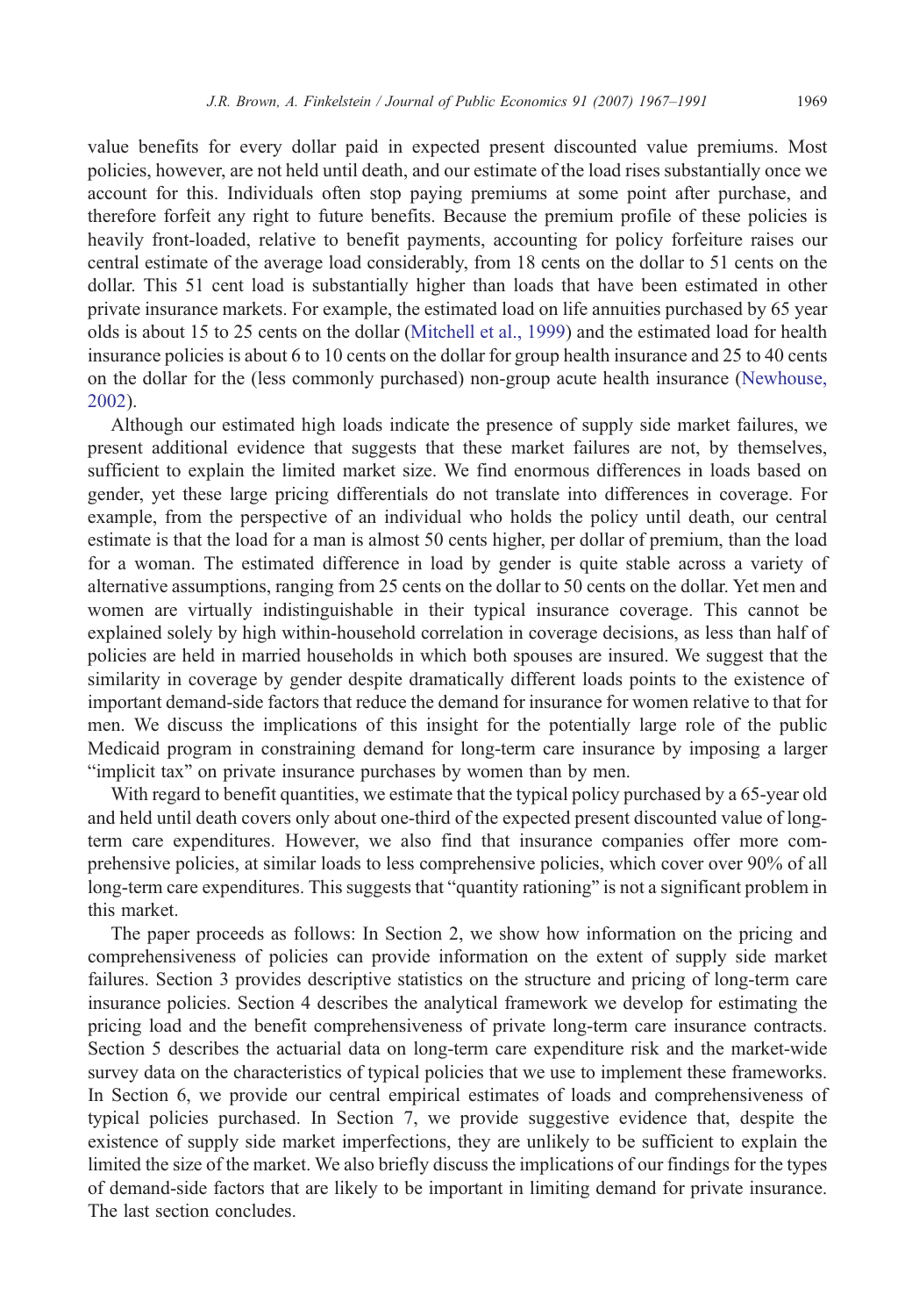### 2. Empirical tests for supply side market failures

There are four major supply side market failures that have been proposed as candidates to explain the limited size of the private long-term care insurance market: transaction costs, imperfect competition, asymmetric information, and dynamic contracting problems. We draw on the insight that each one has at least one of two empirical implications. First, the price of private insurance will exceed actuarially fair levels. Second, policies will be quantity-rationed through some form of benefit limitation. In other words, individuals may be willing to purchase more comprehensive policies at existing loads, but such policies are not offered. Of course, anything that raises prices above-actuarially fair levels may, by reducing the quantity demanded, contribute to an equilibrium with limited quantities. However, we reserve the term "quantity rationing" for situations in which individuals demand more comprehensive benefits at existing prices but such policies are not available in the market.

Both transaction costs and imperfect competition can raise prices above expected benefits. Transaction costs may stem from the unavoidable costs of insurance sales and claim processing. They may be exacerbated by imperfection competition (e.g., a form of X-inefficiency) or by the cost of gathering and verifying detailed health information to try to reduce any information asymmetries. Imperfect competition may well exist in the long-term care insurance market; the top company (G.E.) accounted for one-quarter of market sales and the top five companies accounted for two-thirds of the market in 2002 [\(LIMRA, 2002\)](#page-23-0). While transaction costs or imperfect competition, by raising prices, may reduce the quantity of insurance demanded in equilibrium, neither will produce quantity rationing per se.

Asymmetric information – in the form of adverse selection or moral hazard – may produce marked up prices, quantity rationing, or both. If the population of insured individuals is aboveaverage risk relative to the general population, asymmetric information will raise the price of insurance above the actuarially fair price for the population as a whole. Moral hazard would result in insured individuals having higher risk experience than the general population, as would some forms of adverse selection (see e.g. [Chiappori et al., in press\)](#page-23-0). Adverse selection may also produce quantity rationing. This may take the form of an unraveling of the insurance market for which no interior equilibrium price exists (e.g. [Akerlof, 1970; Stiglitz and Weiss, 1981](#page-22-0)); it may also occur on the intensive margin through an increasing marginal price for more comprehensive insurance (e.g. [Rothschild and Stiglitz, 1976\)](#page-24-0). There is evidence of asymmetric information in the long-term care insurance market [\(Finkelstein and McGarry, 2006](#page-23-0)). This asymmetric information may produce quantity rationing but cannot, on net, contribute to high loads relative to what would be actuarially fair for a typical person in the population since average utilization of insured individuals is similar to that of the population as a whole.<sup>1</sup>

One type of dynamic contracting problem that may raise prices is if individuals learn new information about their risk type over time. Absent the ability of individuals to commit to not renegotiate, this produces dynamic selection of good risk types out of a contract over time [\(Hendel and Lizzeri, 2003](#page-23-0)). Since insurance contracts therefore on average retain an adversely selected risk pool, this type of dynamic selection can also raise prices above the actuarially fair

<sup>&</sup>lt;sup>1</sup> As discussed by [Finkelstein and McGarry \(2006\)](#page-23-0), two types of individuals select into the long-term care insurance market: those with private information that they are higher risk than the insurance company would expect, and those with private information that they have high preferences for insurance. The latter are, ex-post, lower risk than the insurance company would expect. As a result of this offsetting selection effect, asymmetric information does not distort average prices above what would be actuarially fair for the population as a whole, although it may induce substantial allocative inefficiency (including quantity rationing) relative to the first best, symmetric information benchmark.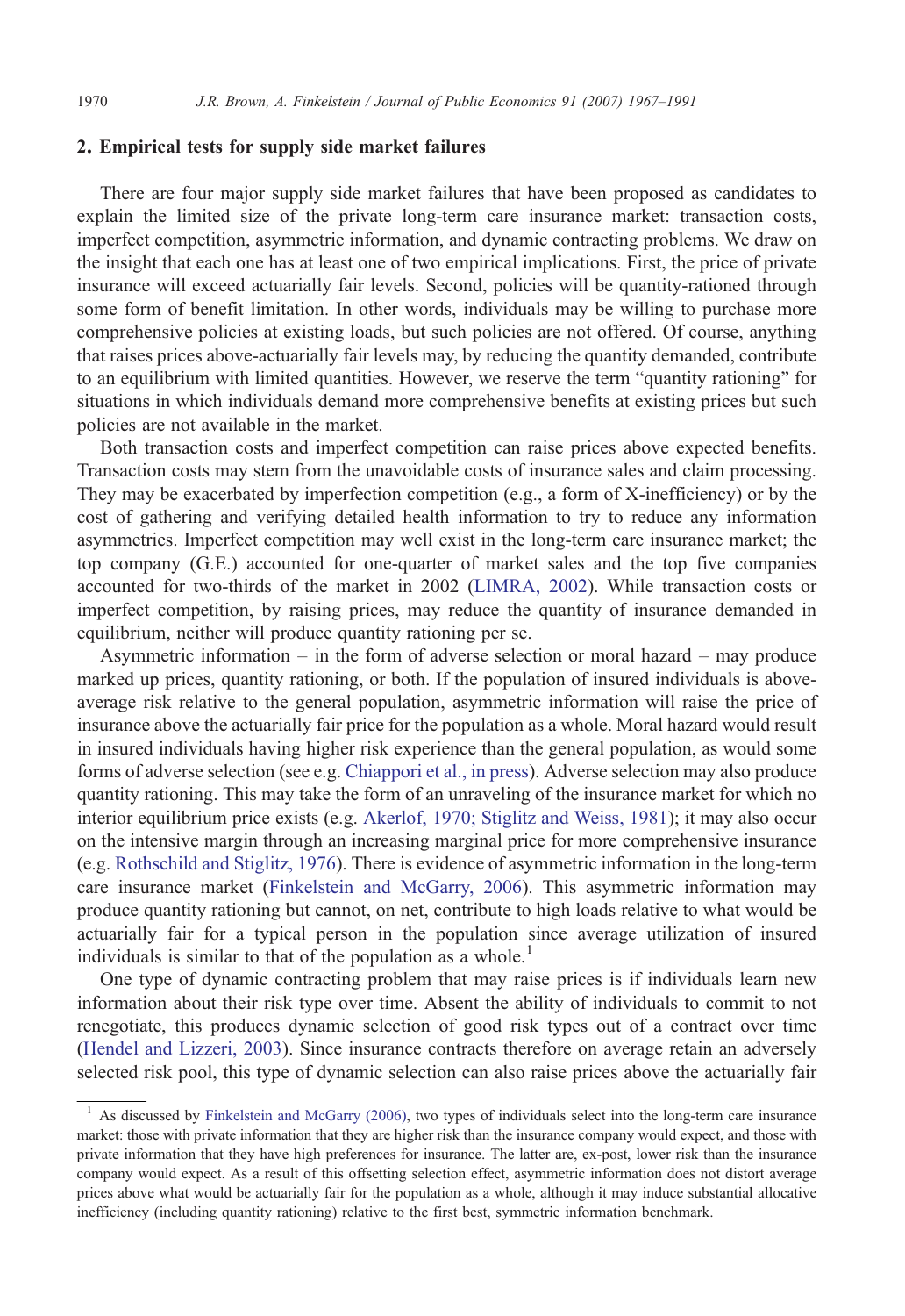price for the population as a whole. [Finkelstein et al. \(2005\)](#page-23-0) present evidence that is consistent with such dynamic selection in the long-term care insurance market.

Another type of dynamic contracting problem arises if there is a component to the insured risk that cannot be diversified cross-sectionally through the pooling of idiosyncratic risk. [Cutler](#page-23-0) [\(1996\)](#page-23-0) has argued that a substantial component of long-term care expenditure risk is the intertemporal aggregate risk of increased long-term care costs. This aggregate risk may raise prices if companies charge a risk premium to cover the cost of bearing this aggregate risk ([Froot,](#page-23-0) [1999; Friedberg and Webb, 2006; Brown and Orszag, 2006\)](#page-23-0). Aggregate risk could also lead to quantity rationing as a way of limiting the insurer's exposure; for example, companies may limit policies to cover only the idiosyncratic component of long-term care expenditure risk by capping the dollar amount of payment per day in care ([Cutler, 1996](#page-23-0)).

As the preceding discussion makes clear, evidence of either price mark ups or quantity rationing suggests the existence of market failures. However, such evidence, by itself, is not sufficient to distinguish among the different possible types of market failures. In a subset of cases we can rule particular types of market failure in or out: for example, if we observe quantity rationing, this would suggest that some form of asymmetric information or dynamic contracting problem exists. In addition, if we do not observe price mark ups, this would suggest that transaction costs and imperfect competition are not problems in this market. Beyond that, however, it is difficult to make finer distinctions using our data. For example, the fact that (as we demonstrate below) we observe price mark ups but not quantity rationing in the long-term care insurance market does not necessarily exclude the possibility of asymmetric information or dynamic contracting problems; as discussed, depending on the exact form of the asymmetric information or dynamic contracting problem, it is possible for them to produce marked up prices, rationed quantities, or both. The main objective of the paper is not to make such detailed distinctions. Rather, it is to test, at a broad level, whether supply side market failures exist in this market and if so, if they are likely to be sufficient to explain the small size of the market.

### 3. Descriptive statistics on the long-term care insurance marketed

### 3.1. Ownership and structure of private insurance contracts

[Table 1](#page-5-0) presents statistics on private long-term care insurance ownership rates among individuals aged 60 and over from the 2000 Health and Retirement Survey.<sup>2</sup> Only 10.5% of these individuals have private long-term care insurance. Coverage rates are slightly higher for women than men  $(10.7\% \text{ vs. } 10.1\%)$  and higher for married than single individuals  $(11.8\% \text{ vs. } 8.4\%)$ . Coverage rates increase substantially with wealth, from 2.8% in the bottom wealth quartile to 19.6% in the top quartile, which may be due in part or in whole to the means-tested eligibility requirements of Medicaid, which make it a better substitute for private insurance for lower wealth individuals. There is no clear ownership pattern by age. These basic ownership patterns also emerge in other survey data (see [HIAA, 2000a; Cohen, 2003](#page-23-0)).

A survey of buyers in the individual (non-group) market conducted by LifePlans Inc. in 2000 indicates that the average age of buyers is 67, and is similar for men and women (68 and 66 respectively). The gender-mix of buyers (55% female) is the same as the gender-mix of the

<sup>&</sup>lt;sup>2</sup> The HRS statistics include both employer-provided and non-group insurance. The national estimates from [CBO](#page-23-0) [\(2004\)](#page-23-0) statistics on long-term care insurance cited earlier also include both types of insurance. All other insurance statistics in the paper are based on the non-group market, which accounts for about 80% of policies sold ([HIAA, 2000b](#page-23-0)).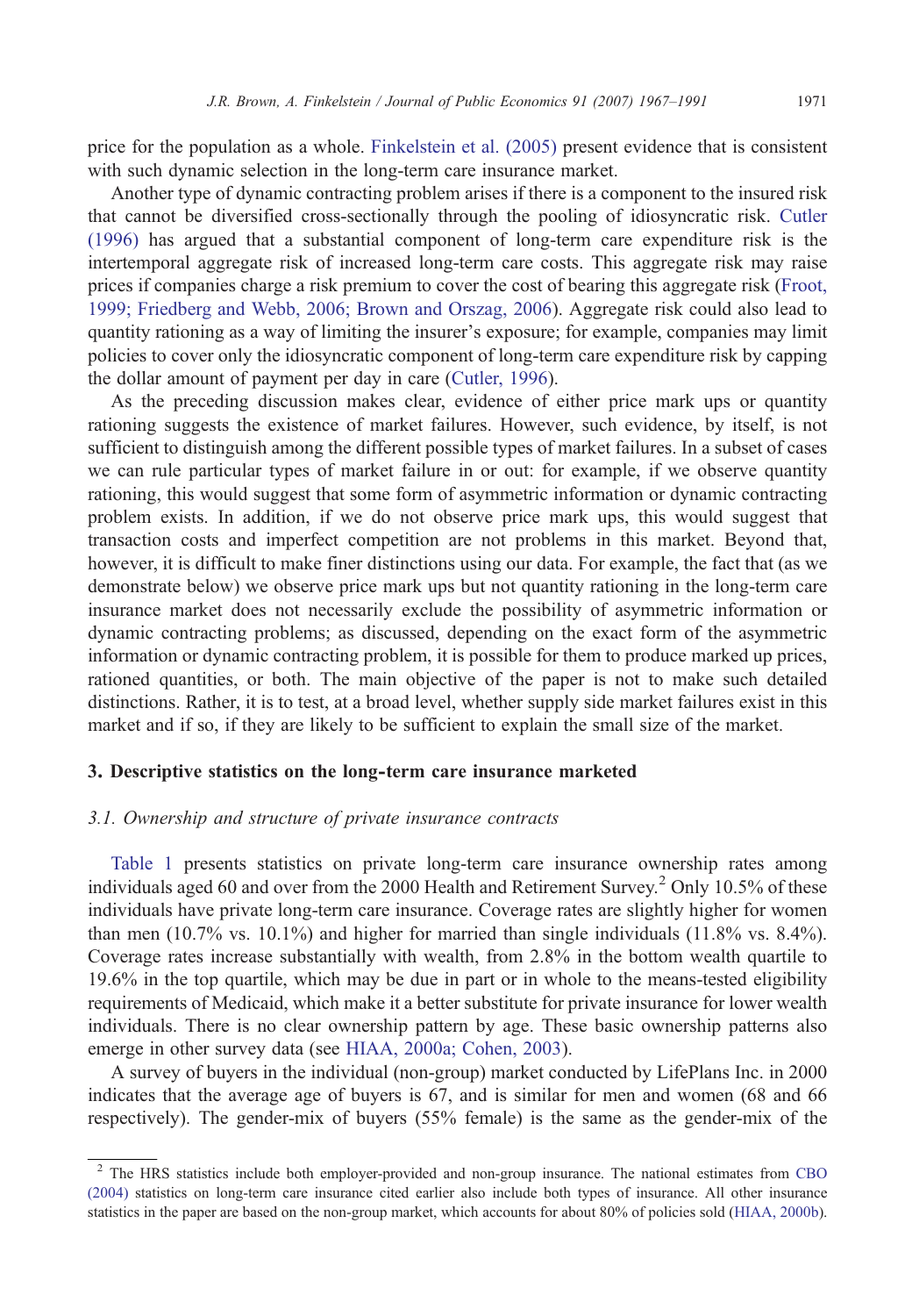|                | Whole sample | Wealth Ouartile |        |       |               |  |  |  |
|----------------|--------------|-----------------|--------|-------|---------------|--|--|--|
|                |              | Top             | Second | Third | <b>Bottom</b> |  |  |  |
| Whole sample   | 10.5         | 19.6            | 11.3   | 6.0   | 2.8           |  |  |  |
| Gender         |              |                 |        |       |               |  |  |  |
| Men            | 10.1         | 18.4            | 9.5    | 5.9   | 2.1           |  |  |  |
| Women          | 10.7         | 20.9            | 12.9   | 6.2   | 3.3           |  |  |  |
| Marital status |              |                 |        |       |               |  |  |  |
| Married        | 11.8         | 19.4            | 10.6   | 6.4   | 2.8           |  |  |  |
| Single         | 8.4          | 20.3            | 12.8   | 5.5   | 2.8           |  |  |  |
| Age group      |              |                 |        |       |               |  |  |  |
| Age $60 - 64$  | 8.2          | 13.9            | 8.5    | 5.7   | 2.5           |  |  |  |
| Age 65-69      | 11.1         | 21.0            | 10.4   | 5.6   | 2.6           |  |  |  |
| Age $70 - 74$  | 13.1         | 24.7            | 14.2   | 7.4   | 3.4           |  |  |  |
| Age 75-79      | 12.2         | 23.8            | 13.5   | 6.3   | 3.2           |  |  |  |
| Age 80-84      | 8.9          | 19.7            | 9.6    | 4.1   | 2.6           |  |  |  |
| Age $85+$      | 8.1          | 11.3            | 12.8   | 6.8   | 2.7           |  |  |  |

<span id="page-5-0"></span>

| Table 1                                                                                  |  |
|------------------------------------------------------------------------------------------|--|
| 2000 Private long-term care insurance coverage rates among the elderly in the HRS $(\%)$ |  |

Note: Sample consists of individuals in 2000 HRS aged 60 and over. Average age is 72. Sample size is 14,598. All means are weighted using household weights.

population in the relevant age range. Like owners, buyers are more likely to be married and are of substantially higher socio-economic status than the general population of their age.<sup>3</sup>

The buyer survey also provides information on the characteristics of typical policies purchased in 2000. These characteristics are similar for men and women, or if anything provide slightly less comprehensive coverage for women. Over three-fourths of purchased private policies are designed to cover expenditures on home care as well as nursing home care. Most policies have a deductible that specifies the number of days, typically 30 to 100, that the individual must be receiving care before benefit payments can begin. Policies also specify a maximum "benefit period" which limits the total number of days the individual may receive benefits for expenditures during the lifetime of the policy. Limits of 1–5 years are often specified, although almost onethird of all policies have unlimited "lifetime" benefit durations.

A feature of long-term care insurance contracts that distinguishes them from other health insurance contracts is the use of a maximum daily benefit that the policy will pay per day in covered care. The average maximum daily benefit purchased for nursing home care in 2000 was \$109; the modal benefit was \$100. About 60% of policies specify a constant nominal maximum daily benefit, while the remainder specify that benefits will escalate at a pre-set nominal rate, such as 3 or 5%. By way of perspective, the average daily cost of a nursing home in 2002 was \$143 per day for a semi-private room [\(MetLife, 2002a](#page-24-0)).

The vast majority (about 80%) of private long-term care insurance contracts are sold through the individual, non-group market [\(HIAA, 2000b](#page-23-0)). Policies are written for a single individual. "Joint" policies that insure both members of a couple do not appear to be offered in the non-group market.

<sup>&</sup>lt;sup>3</sup> For more details on the buyer survey see the description in [HIAA \(2000a\)](#page-23-0). This contains all of the statistics referred to except the average age of purchase by gender, which is based on a custom tabulation done by LifePlans, Inc. at the request of the authors.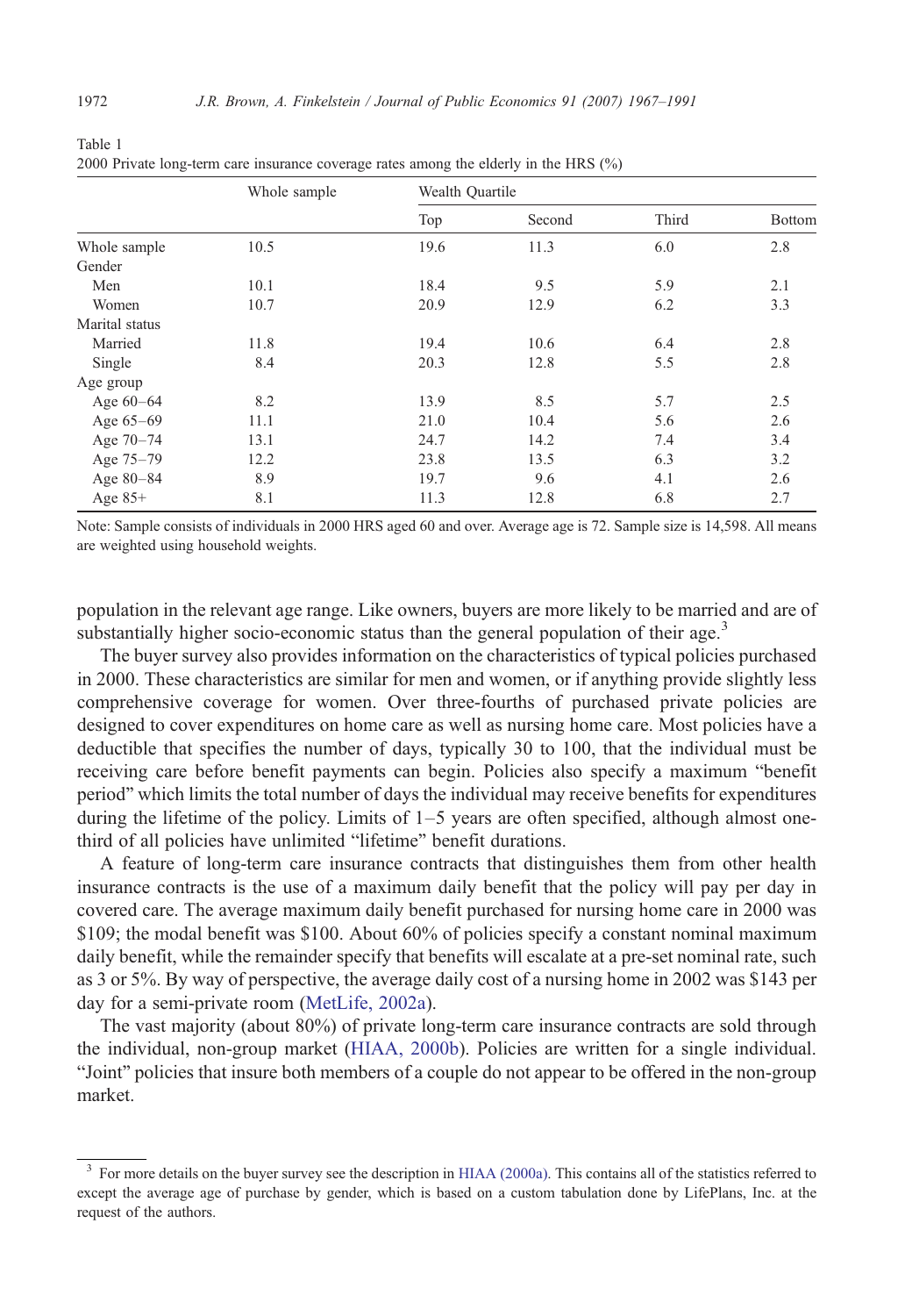Regulation is minimal. In particular, there are no restrictions on the characteristics that may be used in pricing, the level of pricing, or who must be offered insurance. The only significant regulations, which we discuss in more detail below, are designed to reduce the chance that premiums will need to be raised in the future to cover claims ([NAIC, 2002a,b; Lewis et al., 2003](#page-24-0)).

### 3.2. The pricing of long-term care insurance contracts

We have market-wide premium data for long-term care insurance policies in 2002. The data were collected in March 2002 by Weiss Ratings, Inc., in their annual survey of the 132 known companies in the United States that sell long-term care insurance. The 29 responding companies include, among others, all of the top five sellers of long-term care insurance policies; these sellers alone account for two-thirds of industry sales [\(LIMRA, 2002](#page-23-0)). We use these data to calculate the loads and comprehensiveness of typical purchased policies and other widely available policies.

Insurance companies typically offer different premiums based on the individual's age and their placement in one of three broad, health-related rate categories: preferred, standard or extra-risk. The majority of buyers tend to quality for the "standard" rate ([ACLI, 2001;](#page-22-0) [Weiss, 2002](#page-24-0)), which is the rate that Weiss collects. Premiums do not vary by gender. Policies are guaranteed renewable and are not experience rated for the individual if he experiences a change in health. Premiums are paid on a periodic (usually annual) basis and are pre-specified at a constant, nominal level.

Weiss asks each company to report the "standard" premium for four common policy "scenarios" which they choose to be representative of the entire range of products available. All policies pay a \$100 daily benefit and all cover facility care (i.e. nursing home and assisted living facilities). They differ in whether they cover home health care, their deductible, and the length of the benefit period. For each scenario, Weiss collects premium information separately for policies with a constant maximum daily benefit of \$100 per day, and policies whose maximum daily benefit starts at \$100 but escalates at 5% per year in nominal terms.

The premiums insurance companies report to Weiss reflect actual premiums on offered policies, rather than hypothetical premiums on what they would charge if they were to offer the policy. If a company does not have a policy corresponding to one of the scenarios, it does not report a premium for that scenario. One potential concern is that the substantial product heterogeneity across companies could make it difficult to obtain prices on a common policy from multiple companies. In practice, this issue is mitigated by the fact that, while companies do offer many variants of standard policies that are not comparable across companies, most also offer standardized products of the type used in the Weiss survey. Because insurance brokers typically use standardized software to give potential consumers a feel for the price of various common policy options, it is to the companies' advantage to offer these standardized policies and thus to appear in the broker database.

[Table 2](#page-7-0) presents descriptive information on annual median premiums in 2002 by age for Scenarios 1 through 4 (benefit generosity increases with scenario number). The Scenario 2 policy – which covers facility and home care with a constant nominal \$100 daily benefit, a 60-day deductible, and a 4 year benefit period – is slightly more comprehensive than the typical policy purchased.<sup>4</sup> The median annual premium for this policy for a 65-year old is nearly \$1200. The same policy costs \$2140 annually if the maximum daily benefit escalates at a nominal rate of 5%

Data on typical purchased policies in 2000 are based on the LifePlans buyer survey and on the policies sold by a large long-term care insurance company, which is described in [Finkelstein and McGarry \(2006\)](#page-23-0).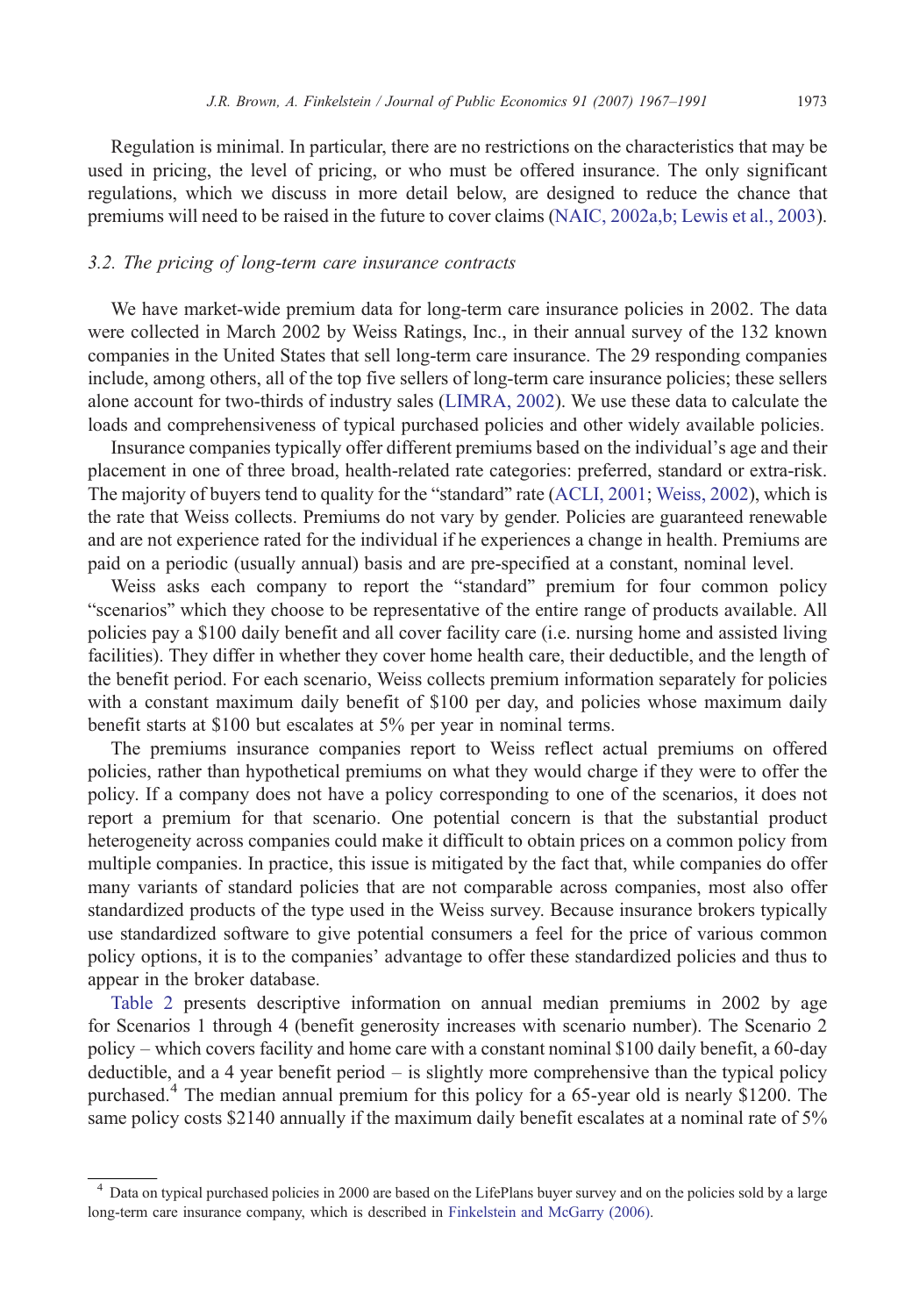Descriptive statistics on annual median premiums in 2002 (dollars)

|                                                                                        | Age 55 | Age $65$ | Age $75$ | Age 85 |  |
|----------------------------------------------------------------------------------------|--------|----------|----------|--------|--|
| Scenario 1: Covers facility care only, 90-day deductible, 2 year benefit period        |        |          |          |        |  |
| Constant nominal benefit                                                               | 270    | 530      | 1410     | 3986   |  |
| Benefits escalate 5%/year                                                              | 558    | 1016     | 2218     | 4846   |  |
| Scenario 2: Covers facility and home care, 60-day deductible, 4 year benefit period    |        |          |          |        |  |
| Constant nominal benefit                                                               | 597    | 1192     | 3232     | 7707   |  |
| Benefits escalate 5%/year<br>1271                                                      |        | 2140     | 5038     | 10,189 |  |
| Scenario 3: Covers facility and home care, 30-day deductible, unlimited benefit period |        |          |          |        |  |
| Constant nominal benefit                                                               | 912    | 1872     | 5004     | 10,411 |  |
| Benefits escalate 5%/year                                                              | 1910   | 3450     | 7843     | 13,857 |  |
| Scenario 4: Covers facility and home care, no deductible, unlimited benefit period     |        |          |          |        |  |
| <b>Constant Nominal Benefit</b>                                                        | 843    | 1698     | 4345     | 10.071 |  |
| Benefits Escalate 5%/year                                                              | 2007   | 3326     | 6613     | 12,327 |  |

<span id="page-7-0"></span>Table 2

Notes: Policies: All policies have \$100 maximum daily benefit for any covered care and use the HIPPA-specified benefit triggers required for the policies to be tax qualified (see text for further details). "Facility care" refers to nursing home and assisted living facilities. Deductible specifies the number of days in otherwise-covered care during which no benefits are

paid toward the policyholder's expenses. Benefit period gives the maximum length of time for which the policy will pay the daily benefit. The daily benefit gives the maximum amount paid by the company per day toward covered care. In all of the policies studied, the daily benefit is the same across covered care states.

Sample: For all ages below 85 and all scenarios except Scenario 4, the sample includes at least 8 policies. The smaller sample size for Scenario 4 is not due to limited availability of these policies per se, but rather that Weiss gave the companies a choice to report either Scenario 3 or Scenario 4; the anomalous result that median premiums are lower for (more generous) Scenario 4 policies than (less generous) Scenario 3 policies arises from heterogeneity in the set of companies offering these different policies. Comparisons of premiums across ages between 55 and 75 are not subject to this difficulty since companies that offer a given policy will tend to offer it for all of these ages.

per year. Premiums also rise sharply with age, with over a ten-fold premium increase from age 55 to age 85.

# 4. Analytical framework for estimating loads and comprehensiveness

We define the load, or price, on an insurance contract as the difference between unity and the ratio of the expected present discounted value (EPDV) of benefits to the EPDVof premiums. The higher the load, the lower the expected return for the premium; an actuarially fair policy has a load of 0.

The load for a simple policy with no deductible and an unlimited benefit period is given by:

$$
\text{Load} = 1 - \frac{\text{EPDV}(\text{Benefits})}{\text{EPDV}(\text{Premiums})} = 1 - \frac{\sum_{t=0}^{T} \sum_{s=1}^{5} \left( \frac{Q_{t,s} \min\{X_{t,s}, B_{t,s}\}}{\prod_{j=0}^{t} (1 + i_j)} \right)}{\sum_{t=0}^{T} \sum_{s=1}^{5} \left( \frac{Q_{t,s} P_s}{\prod_{j=0}^{t} (1 + i_j)} \right)}.
$$
(1)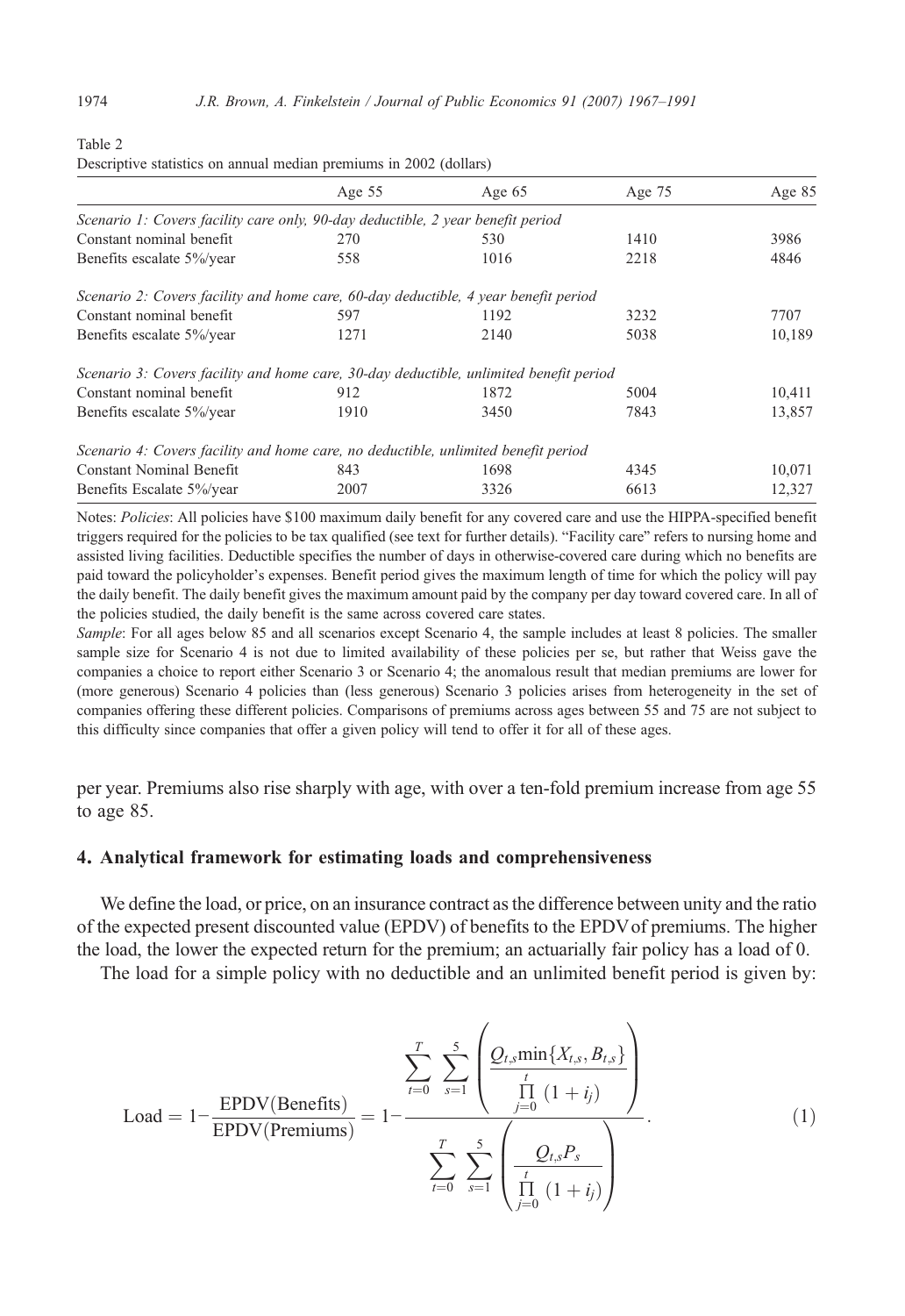All financial inputs are specified in nominal terms. The index  $t$  denotes calendar time in monthly increments, with purchase occurring at  $t=0$ . The index s denotes the state of care that the individual is in; we allow for five states of care: 1) receiving no paid care, 2) receiving paid home care, 3) residing in an assisted living facility, 4) residing in a nursing home, or 5) dead. The middle three states involve long-term care expenditures.  $Q_{ts}$  denotes the probability of being in health state s at time t, given that the individual was out of care at the age of purchase (a requirement of most policies).<sup>5</sup> The per-period benefits are the minimum of per-period care expenditures  $(X_{t,s})$  and the maximum per-period benefit amount  $(B_{t,s})$ . Per-period nominal insurance premiums are denoted by  $P_s$ ; these vary with the state of care (s) because an individual does not pay premiums when receiving benefits, but are constant over time. Finally, i denotes the nominal short-term interest rate used to discount from period t back to period  $t-1$ (with  $i_0$ =0). While Eq. (1) omits deductibles and maximum benefit periods from the formula for notational simplicity, we account for such features when calculating the loads for actual policies below.

The comprehensiveness of a policy measures the expected share of long-term care expenditures that it covers; we therefore define comprehensiveness as the ratio of the EPDV of benefits from a policy to the ratio of the EPDVof total care expenditures for which the individual is at risk. For a simple policy with no deductible and an unlimited benefit period, the comprehensiveness formula is therefore:

$$
Comprehensiveness = \frac{\sum_{t=0}^{T} \sum_{s=1}^{5} \left( \underbrace{Q_{t,s} \min\{X_{t,s}, B_{t,s}\}}_{\prod_{j=0}^{t} (1 + i_j)} \right)}_{\sum_{t=0}^{T} \sum_{s=1}^{5} \left( \underbrace{Q_{t,s} X_{t,s}}_{\prod_{j=0}^{t} (1 + i_j)} \right)}.
$$
\n(2)

Once again, this is easily adapted to account for deductibles or benefit duration limits.

# 5. Data sources

We use the 2002 Weiss data described in Section 3.2 for information on premiums  $(P_{t,s})$  and benefits  $(B_{t,s})$ . This section describes the data for the remainder of the necessary inputs.

### 5.1. Data on care utilization  $(Q_{ts})$

One of the most important inputs for our analysis is the distribution of long-term care utilization risk. We require information not only on nursing home utilization – for which there currently exist many published studies (e.g. [Dick et al., 1994; Kemper and Murtaugh, 1991;](#page-23-0) [Murtaugh et al., 1997](#page-23-0)) – but also information on utilization of assisted living facilities and home health care, both of which are covered by most private insurance policies. We must also be able to

In practice, we use age- and gender-specific care utilization probabilities but for notational simplicity we have suppressed the gender subscript and use calendar time  $t$  to reflect the aging of the individual.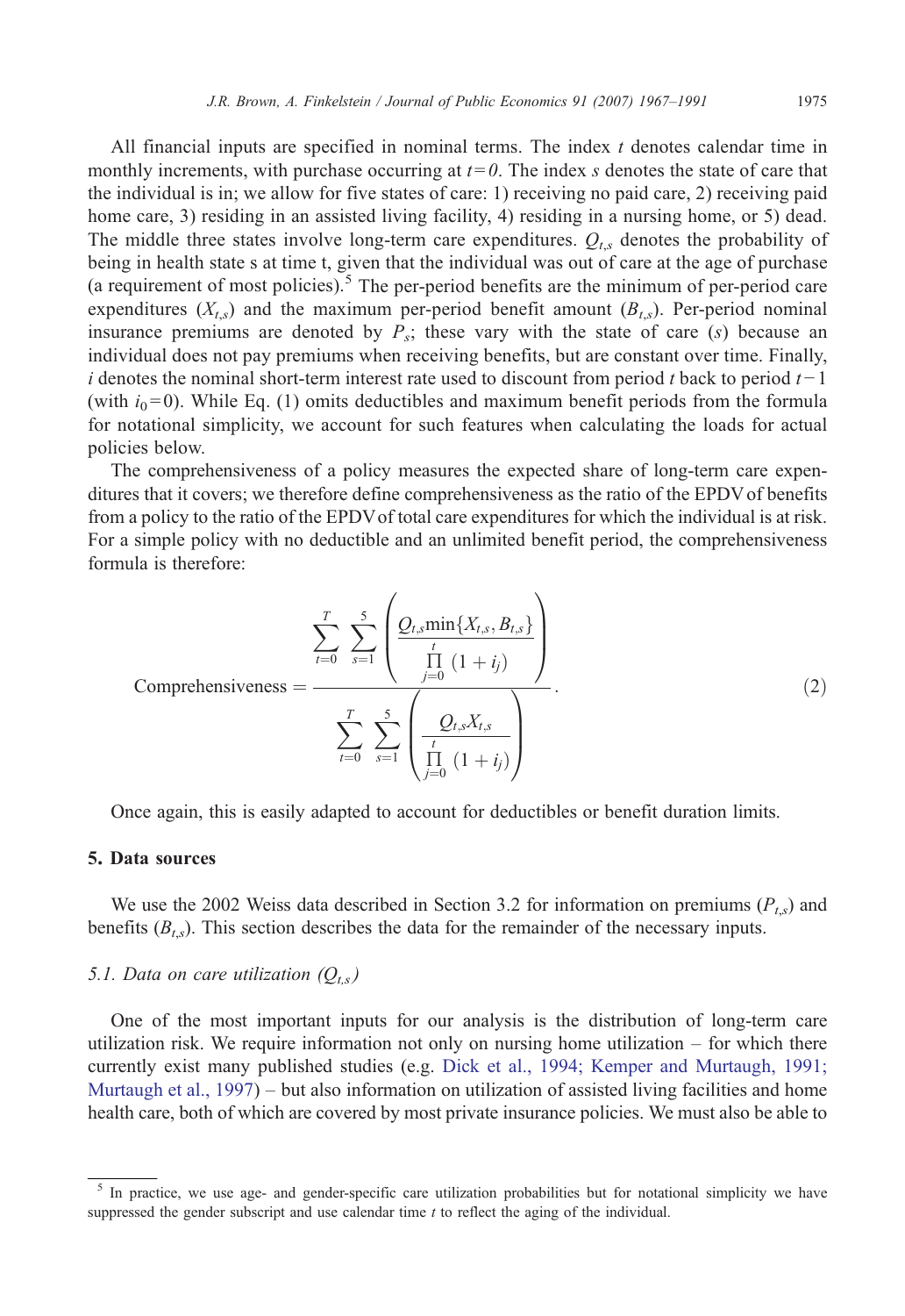distinguish between episodes of care that would be eligible for insurance reimbursement, based on the health of the individual, and those that would not.

To meet these requirements, we use an actuarial model of health and care utilization transition probabilities that is widely used by insurance companies to price long-term care insurance policies, as well as by insurance regulators, state agencies administering public long-term care benefit programs, and the Society of Actuaries LTC Valuation Methods Task Force ([Robinson,](#page-24-0) [2002\)](#page-24-0). Appendix A provides a more in-depth discussion of the data and estimation methods behind the actuarial model. It also shows that, where comparisons are possible, the model produces estimates similar to those in the literature. It is our belief that this model is the best source of available information on utilization to use in examining the pricing and comprehensiveness of private policies. This belief was corroborated by conversations with numerous actuaries in consulting firms, insurance companies, and the Society of Actuaries who confirmed that the model is widely used.

For our analysis, we consider only reimbursable care utilization, which means that the individual must satisfy the health-related "benefit triggers" used by Medicaid and the vast majority of private policies. These triggers, which HIPPA requires for a policy to qualify for tax benefits, specify that for care to be reimbursable, the individual must either need substantial assistance in performing at least 2 of 6 activities of daily living (ADLs) and assistance must be expected to last at least 90 days, or the individual must require substantial supervision due to severe cognitive impairment [\(Wiener et al., 2000; LIMRA, 2002](#page-24-0); [Stone, 2002](#page-24-0)). We also only consider subsequent care utilization by the over 98% of 65 year olds who have no limitations to ADLs and are not cognitively impaired, and therefore would be eligible to purchase private insurance ([Murtaugh et al., 1995; Finkelstein and McGarry, 2006\)](#page-24-0).

The model produces utilization probabilities that are representative of the entire population. We do not make adjustments for differences between the insured and general population because their long-term care utilization rates are quite similar ([Society of Actuaries, 2002; Finkelstein and](#page-24-0) [McGarry, 2006\)](#page-24-0). The estimates are therefore representative of the insured population as well.

One potential limitation to the utilization estimates is that they are based on data on long-term care utilization from 1982–1994 (see Appendix A). If the distribution of long-term care utilization had changed by  $2002$  – when our policies are sold – or is expected to change over the subsequent 20 years – when our policies might pay claims – then one would wish to update the estimates of long-term care utilization to reflect the likely distribution of future utilization for individuals who purchase a policy in 2002. However, there is substantial disagreement in the literature over the *sign* of any projected changes in morbidity (compare e.g. [Manton et al., 1997; Manton and Gu, 2001;](#page-23-0) [Lakdawalla et al., 1978\)](#page-23-0) and in care utilization conditional on morbidity (compare e.g. [Lakdawalla](#page-23-0) [and Philipson, 2002; CBO, 1999](#page-23-0)).

As a result of this uncertainty about the sign or magnitude of any expected utilization changes, it is standard practice in both academic research (e.g. [Wiener et al., 1994\)](#page-24-0) and in industry pricing (e.g. [Tillinghast-Towers Perrin, 2002](#page-24-0) and conversations with several actuaries) to not incorporate any projected changes in morbidity or care utilization in pricing long-term care insurance. We follow this practice in our analysis.

We use this model to generate age and gender specific probabilities of being in each of the five states of care (no care, home health care, assisted living facility, nursing home, or death) for each month from age 65 to age 105. These are the  $Q_{ts}$  inputs in Eqs. (1) and (2); for home health care episode, the model also produces estimates of the number of hours in care each week. [Table 3](#page-10-0) shows these unconditional probabilities of being in each type of care (and meeting the benefit triggers) at different ages and genders for an individual who begins at 65 out of care and healthy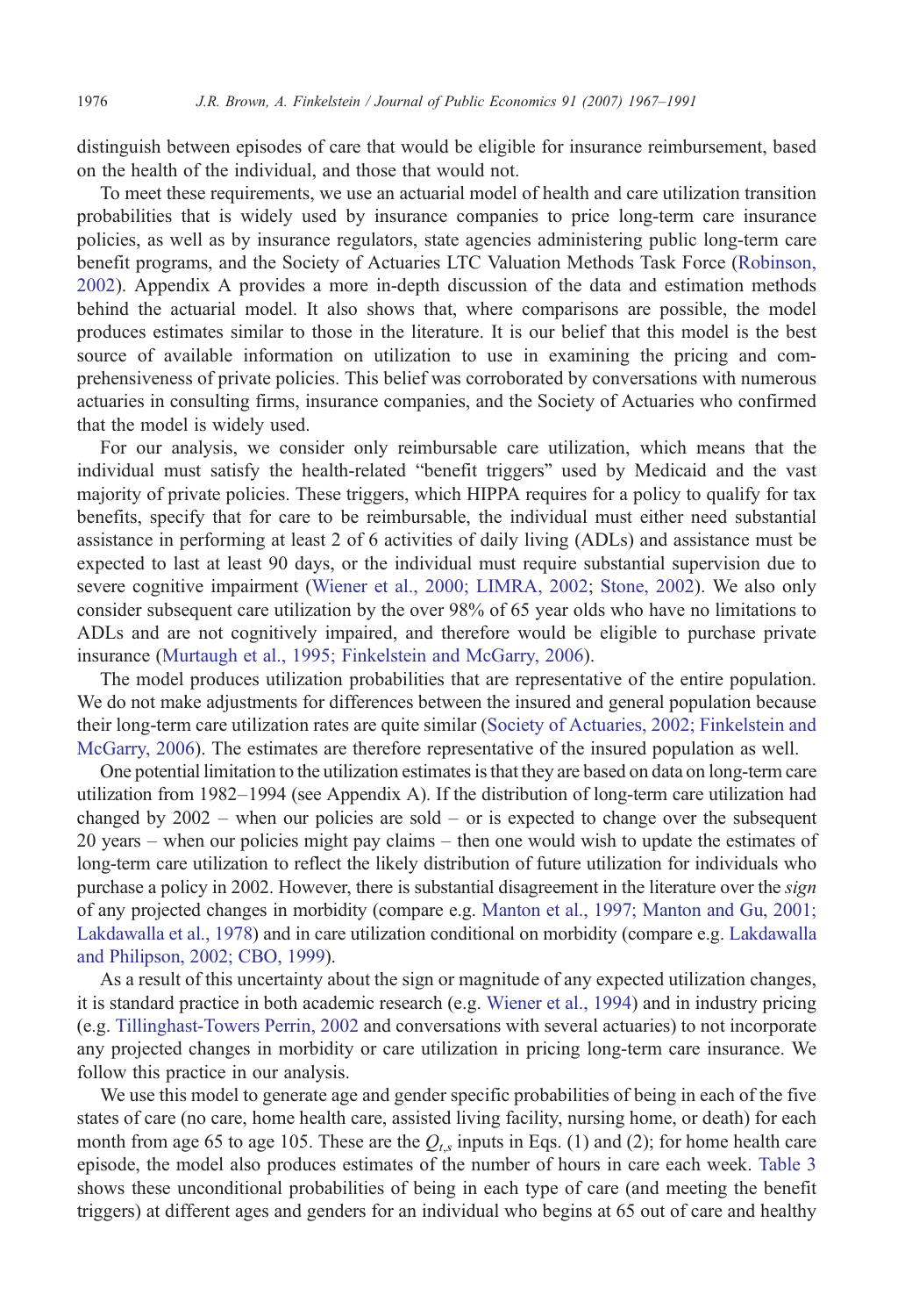| 100) they of your old to in various ours states at succeeding ages |      |      |      |      |      |  |  |  |  |
|--------------------------------------------------------------------|------|------|------|------|------|--|--|--|--|
| 70                                                                 | 75   | 80   | 85   | 90   | 95   |  |  |  |  |
|                                                                    |      |      |      |      |      |  |  |  |  |
| 88.2                                                               | 68.4 | 46.1 | 24.8 | 9.4  | 2.1  |  |  |  |  |
| 1.6                                                                | 2.7  | 3.3  | 2.9  | 1.8  | 0.7  |  |  |  |  |
| 0.1                                                                | 0.2  | 0.3  | 0.4  | 0.3  | 0.1  |  |  |  |  |
| 0.4                                                                | 0.1  | 1.5  | 1.7  | 1.4  | 0.7  |  |  |  |  |
| 9.8                                                                | 27.8 | 48.8 | 70.1 | 87.2 | 96.4 |  |  |  |  |
|                                                                    |      |      |      |      |      |  |  |  |  |
| 91.9                                                               | 77.4 | 58.7 | 37.3 | 18.1 | 5.7  |  |  |  |  |
| 1.7                                                                | 3.5  | 5.0  | 5.4  | 4.2  | 2.4  |  |  |  |  |
| 0.1                                                                | 0.3  | 0.6  | 0.7  | 0.8  | 0.4  |  |  |  |  |
| 0.6                                                                | 1.6  | 2.8  | 4.0  | 4.0  | 2.9  |  |  |  |  |
| 5.6                                                                | 17.2 | 32.9 | 52.6 | 72.9 | 88.6 |  |  |  |  |
|                                                                    |      |      |      |      |      |  |  |  |  |

<span id="page-10-0"></span>Table 3 Probability  $(x 100)$  that 65 year old is in various care states at subsequent ages

Note: Table reports unconditional probabilities of being in different care states at 5-year age intervals for an individual who at 65 is alive and out of care and healthy enough to be eligible for purchasing long-term care insurance. Care is counted only if it meets the benefit triggers for reimbursement. State of care is assessed at first month of given age.

enough to be eligible to purchase private insurance.<sup>6</sup> Utilization rates are substantially larger for women than for men. For example, a 65-year old woman has a 44% chance of ever using nursing home care during her lifetime, compared to a 27% chance for a 65 year old man. Women (men) who enter a nursing home spend on average 2 (1.3) years there. Gender differences for home health care or assisted living facility utilization are comparable.<sup>7</sup>

These gender differences in part reflect the fact that women on average live longer than men, and conditional on survival, care utilization increases sharply with age (see Table 3). However, there are also differences in utilization conditional on longevity; for example, we estimate that among individuals who survive until age 80, women have about a 40% higher chance than men of having used a nursing home by age 80. Such differences likely reflect underlying health differences between men and women, as well as the lower probability for an elderly woman than an elderly male of receiving unpaid care from a spouse in lieu of formal, paid care ([Lakdawalla](#page-23-0) [and Philipson, 2002\)](#page-23-0).

### 5.2. Other inputs

Data on average national daily care costs for nursing homes, assisted living facilities, and home health care  $(X_{t,s})$  are taken from MetLife Market Survey data ([MetLife, 2002a,b\)](#page-24-0).<sup>8</sup> The

<sup>&</sup>lt;sup>6</sup> For ease of exposition only, we report these utilization probabilities in 5-year increments rather than the monthly estimates that we use for greater precision in our calculations.

 $7$  See [Brown and Finkelstein \(2004a\)](#page-22-0) for these and other summary statistics not reported in Table 3. 8 These data were collected in order to determine pricing for the federal long-term care insurance program. They cover all 50 states and the District of Columbia. We use national average costs because insurance companies do not vary premiums with location. Using a restricted access version of the 2000 Health and Retirement Survey (HRS) that includes each individual's state of residence, we found no evidence of a statistically or substantively significant correlation between the average daily nursing home cost in the state and the probability of holding long-term care insurance.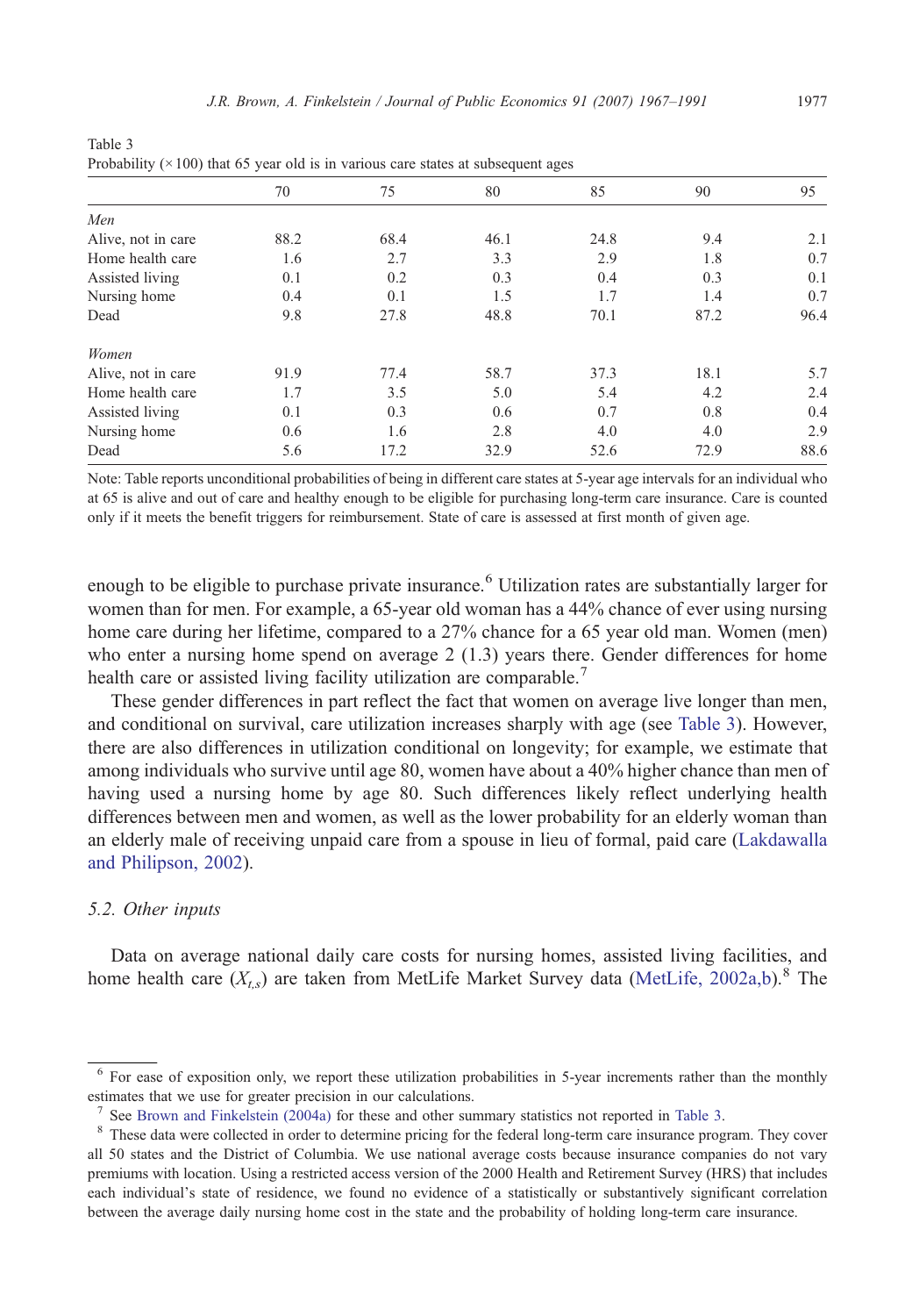average daily cost of nursing home care in 2002 is \$143 per day for a semi-private room. Average costs for an assisted living facility are about half that, at \$72 per day. Home health care is by far the least expensive type of care, and accounts for only one-quarter of total long-term care expenditures [\(U.S. Congress, 2000](#page-24-0)). Using the data on hours of home health care use described above, we estimate that even a current 90 year old male (female) in home health care would only incur, on average, \$30 (\$45) per day of insurable home health care costs.

We project forward these estimates of 2002 long-term care costs using the general consensus that, since the primary cost for all of these types of care is the labor input, they will grow at the rate of real wage growth [\(Wiener et al., 1994](#page-24-0), and conversations with industry officials). We use the [Wiener et al. \(1994\)](#page-24-0) and [Abt \(2001\)](#page-22-0) assumption of 1.5 percentage point annual real growth in care costs for our base case, although we also examine the sensitivity of our findings to assumptions about higher real long-term care cost growth (the 3% assumption used by [Mulvey and Li, 2002;](#page-24-0) [CBO, 1999](#page-24-0)) and lower real long-term care cost growth (the 0.75% "lower bound" assumption used by [Abt, 2001\)](#page-22-0). To put cost growth into nominal terms, we apply expected rates of inflation as of March 2002, the date of the Weiss pricing survey, calculated using the yield differential between nominal U.S. Treasury securities and TIPS.

For the nominal interest rates  $(i<sub>t</sub>)$ , we use the term structure on yields of U.S. Treasury strips from this same date in our base case. In the analysis below we examine the sensitivity of our findings to using the corporate term structure instead of the Treasury term structure for discounting.

## 5.3. The impact of public insurance on load and comprehensiveness estimates

Medicaid, the public health insurance program for the indigent, pays for about one-third of long-term care expenditures [\(CBO, 2004\)](#page-23-0). However, Medicaid has no effect on our estimates of policies' loads or comprehensiveness, since it is a secondary payer; if the individual has private long-term care insurance, the private policy pays whatever benefits it owes before Medicaid makes any payments. Our load estimate therefore captures the *gross* return on the policy to the individual. This is also the relevant load from the insurance company's perspective for calculating expected profits from the sale of a policy. However, the *net* return to the individual will be lower than the gross return to the extent that the policy premium pays for benefits that would otherwise have been covered by Medicaid; we return to this point in Section 7.3 below.

Medicare, the public health insurance program for the elderly, pays a much smaller portion of long-term care expenditures. Because Medicare is a primary payer, any care that is eligible for Medicare is not reimbursed by private insurance and is therefore not included in our estimate of per-period care expenditures  $(X_{t,s})$ . Specifically, we adjust home health care expenditures downward in estimating Eqs. (1) and (2) to account for the fact that Medicare pays an estimated 35% of home health care costs.<sup>9</sup> Although Medicare covers some skilled nursing home care expenditures, very little of it would be otherwise eligible for private long-term care insurance benefits; it therefore does not affect our estimation of comprehensiveness or of loads, which are based on insurable expenses.<sup>10</sup>

<sup>&</sup>lt;sup>9</sup> Our estimate of 35% is based on the fact that Medicare covers 30% of all home health care expenditures [\(U.S.](#page-24-0) [Congress, 2000\)](#page-24-0), which is equivalent to 35% of benefit-eligible home health care.

<sup>&</sup>lt;sup>10</sup> Medicare will cover up to 100 days in a nursing home (with a substantial co-pay after 20 days) *only* if they occur in a skilled nursing home within 30 days of hospital discharge. These criteria are designed to ensure that Medicare only covers stays that are for recovery from acute illness; by contrast, as discussed earlier, long-term care insurance benefit triggers require that there be little likelihood of recovery within 90 days [\(U.S. Congress, 2000](#page-24-0)).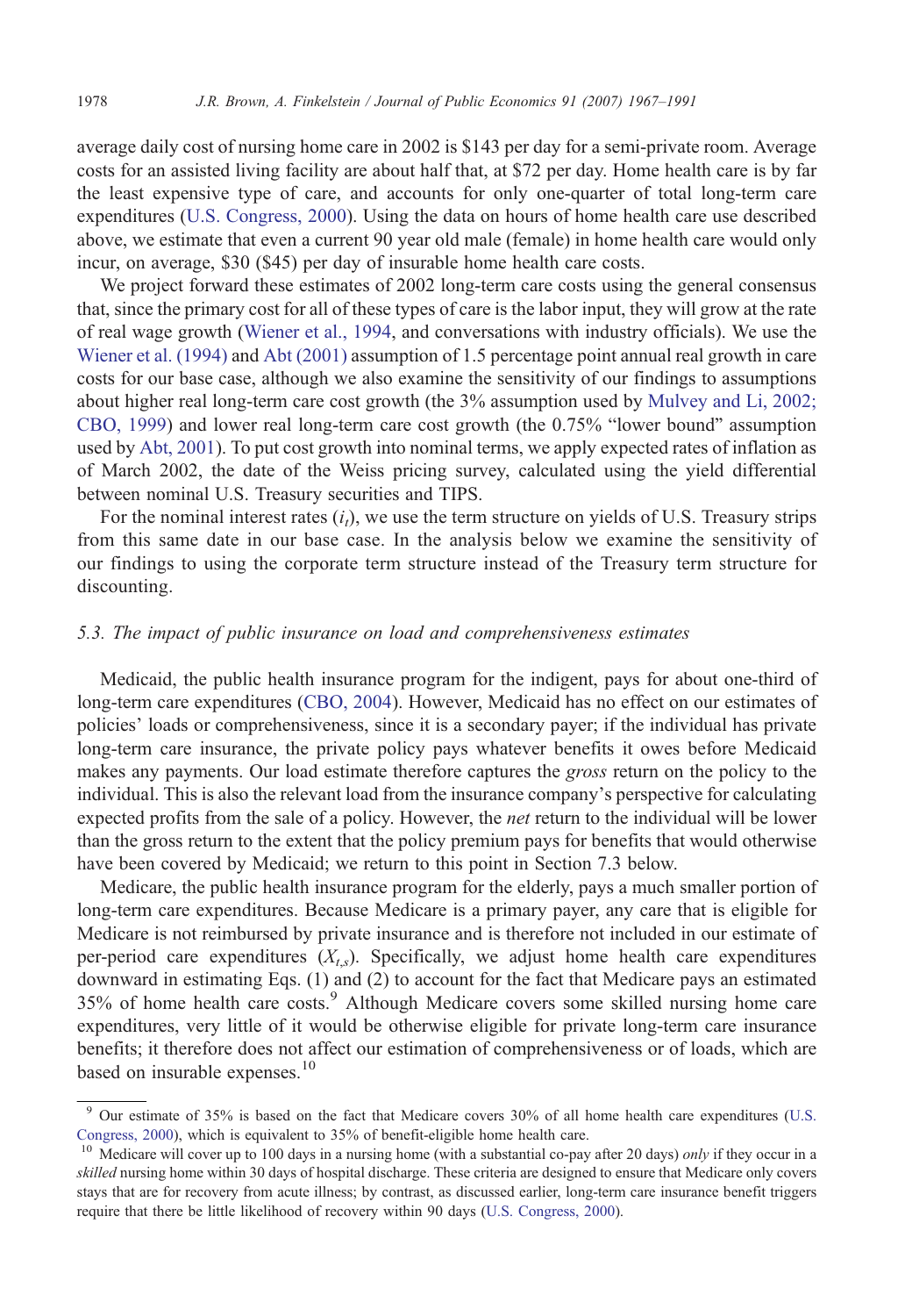# 6. Estimates of loads and benefit comprehensiveness of typical purchased policies $11$

# 6.1. Basic results

[Table 4](#page-13-0) reports the estimated load and comprehensiveness of the typical policy purchased by a 65 year old. As discussed, this is a "Scenario 2" policy with \$100 constant nominal daily benefits, covering all three types of long-term care with a 60 day deductible and a 4 year maximum benefit period. The results are shown using a unisex actuarial table because policies are priced on a unisex basis. The results are based on the "base case" assumptions discussed above and the median premium for this "Scenario 2" policy (see [Table 2\)](#page-7-0). Since, as previously discussed, care utilization is similar for the insured and the non-insured-populations, our estimates of typical loads and comprehensiveness apply both to the typical insured individual and to the typical individual drawn randomly from the population.

We begin by estimating the load and comprehensiveness on a policy under the assumption that the policy is held (and therefore premiums are paid) until death. The first row of [Table 4](#page-13-0) shows the results under this assumption. These indicate a load of 0.18. In other words, a 65 year old who purchases this policy receives, in expectation, only 82 cents in expected present discounted benefits for every dollar he pays in expected present discounted value premiums. [Fig. 1](#page-14-0) shows that the estimated load on the policy rises gradually with age at purchase for ages 50–65, and rises more steeply at even later ages. We find that the typical policy purchased by a 65 year old and held until death will cover only about one-third (34%) of the individual's expected present discounted value of long-term care expenditures. The limited coverage is due primarily to the presence of the \$100 constant nominal daily benefit cap. This is because, at \$143 per day for a semi-private room, current nursing home costs already exceed the \$100 daily benefit cap. Moreover, by the average time of care utilization almost 20 years hence for a 65 year old purchaser, the \$100 daily benefit cap will cover only onethird of his daily nursing home costs. We estimate that removing the daily benefit cap on reimbursements increases the comprehensiveness estimate to two-thirds. By contrast, eliminating both the deductible and maximum benefit period while keeping the \$100 daily benefit cap increases comprehensiveness to only one-half.

We have thus far estimated loads and comprehensiveness from the perspective of an individual who buys a policy and pays premiums until death. In practice, however, about 7% of policies each year terminate (a.k.a. "lapse") due to failure to pay the regularly scheduled premiums, resulting in the forfeiture of any future benefits [\(Society of Actuaries, 2002, Merlis, 2003](#page-24-0)).<sup>12</sup> We therefore also estimate loads and comprehensiveness under the assumption that the individual faces the insured-population average probability of terminating the policy each year. For this calculation, we use the time-profile on termination-rates for non-group policies from the [Society of Actuaries'](#page-24-0) [\(2002\)](#page-24-0) survey of the experiences of major long-term care insurance companies.

The second row of [Table 4](#page-13-0) shows the results. Accounting for this termination activity raises the estimate of the load to 0.51, almost a 3-fold increase over the base case, and reduces the comprehensiveness to 0.13. The large effect of termination behavior on the load arises because premiums are constant over time in nominal terms (therefore falling in real terms) while the probability of care use among surviving individuals is rising over time with age, as is the real cost of nursing home care.

<sup>&</sup>lt;sup>11</sup> The programs and data needed to replicate our results concerning loads and comprehensiveness are available at: www.nber.org/~afinkels/Data/Brown\_Finkelstein\_technical\_appendix.zip.

<sup>&</sup>lt;sup>12</sup> Fewer than 3% of the policies in the Weiss data provide any benefits after a policy lapses.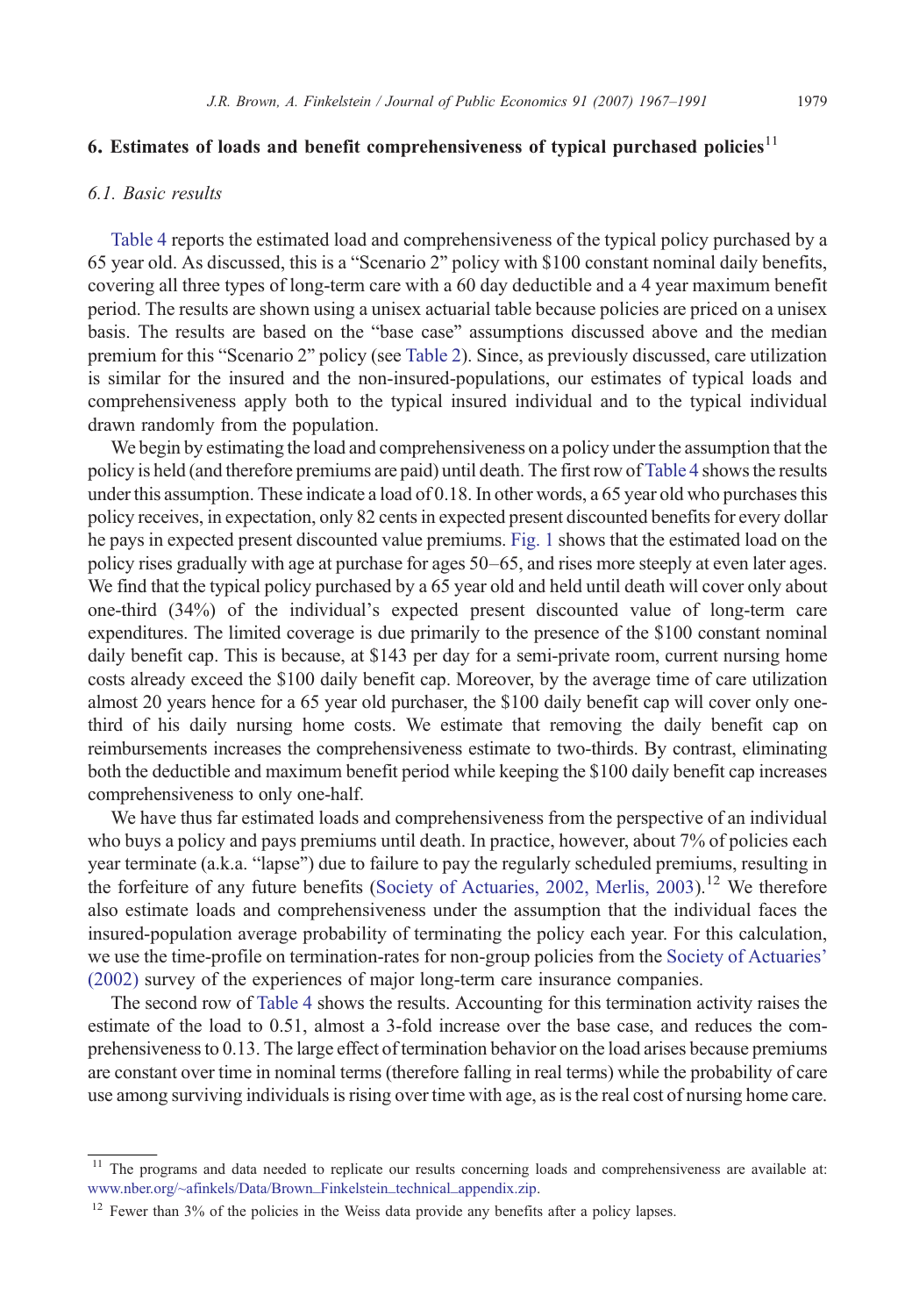| Comprehensiveness and load on typical policy purchased by a 65 year old |      |                   |  |  |  |  |
|-------------------------------------------------------------------------|------|-------------------|--|--|--|--|
| Assumption                                                              | Load | Comprehensiveness |  |  |  |  |
| Policy held until death                                                 | 0.18 | 0.34              |  |  |  |  |
| Accounting for termination probability                                  | 0.51 | 0.13              |  |  |  |  |

Note: Policy covers all three types of care (home health care, assisted living facility and nursing home), has a 60 days deductible, 4 year benefit period, and pays a \$100 constant nominal maximum daily benefit; this is Scenario 2 from the Weiss data. All estimates are done using unisex transition probabilities. Load is calculated using median premiums. Results "accounting for termination probability" use the empirical termination probabilities in [Society of Actuaries \(2002\).](#page-24-0) All assumptions are the "Base case" ones: Treasury term structure for the nominal interest rate, real cost growth of 1.5% per year, and all companies in the Weiss data.

The reasons for these policy terminations are not well understood. Market failures may play a role; [Finkelstein et al. \(2005\)](#page-23-0) find evidence that terminations in part reflect dynamic selection out of the insurance market of individuals who turn out to be lower risk than expected at purchase.<sup>13</sup> Terminations may also reflect sub-optimal behavior from consumers of limited rationality, as well as uninsured income or expenditure shocks that make individuals unable to meet their premium obligations.

Thus far, our analysis of the load has focused only on median premiums. However, the Weiss data indicate substantial price dispersion across companies for a given plan. For example, for the Scenario 2 policy with constant nominal benefits, although the median annual premium for a 65 year old is nearly \$1200, premiums range from a low of \$1016 to a high of \$2010. Such price dispersion is a common feature of many insurance markets (e.g. [Dahlby and West, 1986; Brown](#page-23-0) [and Goolsbee, 2002; Mitchell et al., 1999](#page-23-0)).

To provide a sense of the range of loads on available policies, [Table 5](#page-14-0) reports estimates of the range of loads on the typical policy purchased by a 65 year old. The first row replicates the results in Table 4 based on median premiums. The next two rows show the estimated loads for the minimum and maximum premiums offered at age 65 for this same policy. Accounting for termination probabilities, the results suggest that the load on this policy range from a low of 0.43 to a high of 0.71; for individuals who hold the policy until death, the load ranges from 0.04 to 0.51. While these estimates give a sense of the range of available prices, they are not informative about *transacted* prices. To get a sense of the typical load on purchased policies, the bottom row of [Table 5](#page-14-0) reports the estimated load based on the median premium offered by the five largest companies, which as mentioned, account for two-thirds of sales in 2002. This is virtually identical to the load based on the median premium over all companies, suggesting that our estimate of the load based on median premiums provides a reasonable gauge of the estimated transacted load.

### 6.2. Sensitivity to alternative assumptions

[Table 6](#page-15-0) reports the sensitivity of our baseline load and comprehensiveness estimates in Table 4 to alternative assumptions. Under any of the alternative assumptions, the basic finding remains that loads are substantial and that comprehensiveness is far from complete. Depending on the

<span id="page-13-0"></span>Table 4

<sup>13</sup> Because the data indicate that insured individuals have the same utilization rates as the general population [\(Society of](#page-24-0) [Actuaries, 2002; Finkelstein and McGarry, 2006](#page-24-0)), and because our estimates of loads and comprehensiveness are based on the population that retains their insurance, we make no further adjustments to the utilization probabilities to account for selective termination.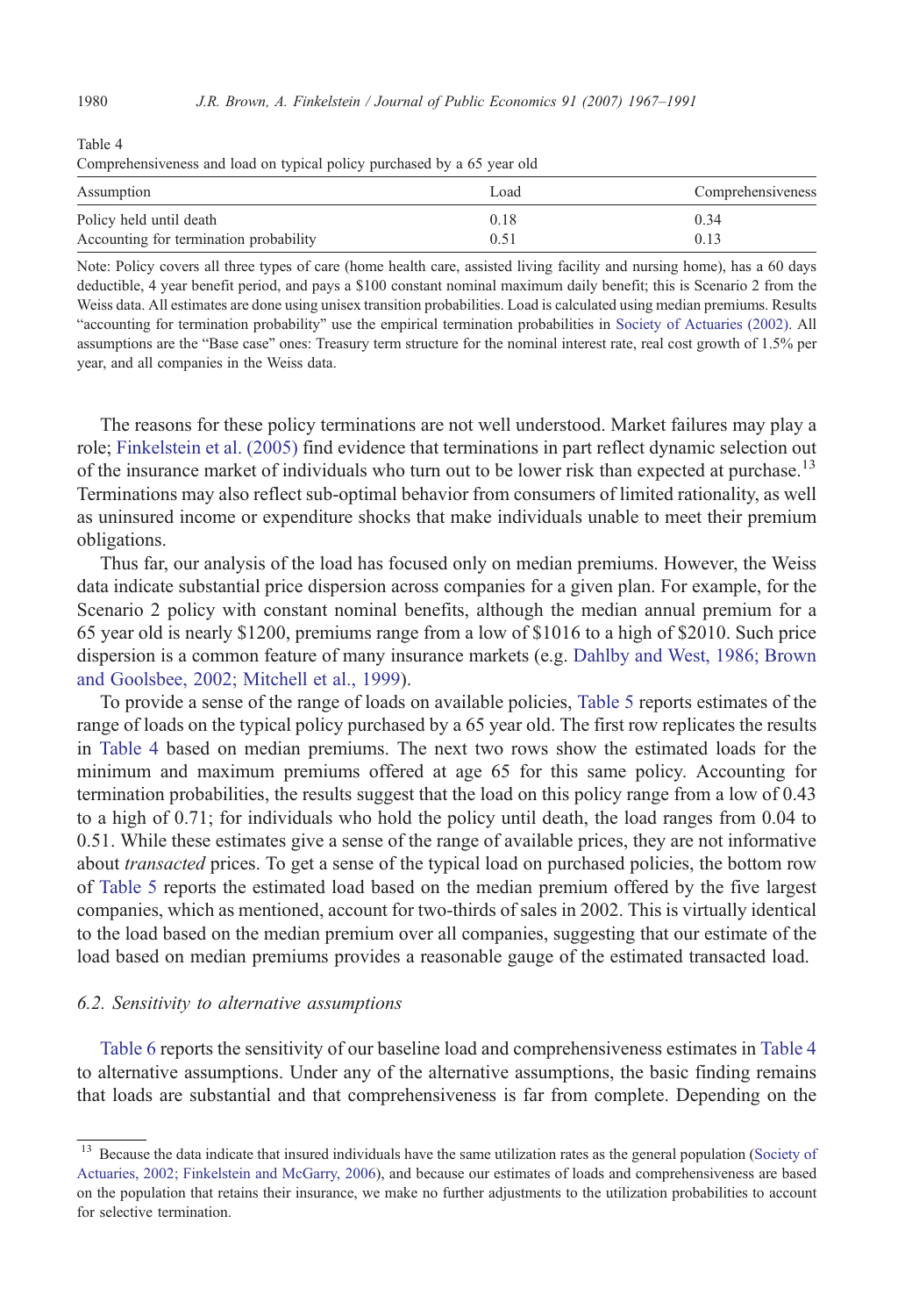<span id="page-14-0"></span>

Fig. 1. Loads by age at purchase. Note: Policy covers all three types of care with 60 day deductible, 4 year benefit period, \$100 constant nominal daily benefit. Loads calculated using median premiums, unisex transition probabilities, base case assumptions, and assume that policy is held until death.

assumption, loads on policies held until death range from 11 to 27 cents, while loads that account for empirical termination probabilities range from 48 to 55 cents; comprehensiveness on policies held until death ranges from 28 to 38%. While we therefore hesitate to put too much emphasis on any given point estimate, the results of the sensitivity analysis increase our confidence in our fundamental conclusion that the typical policies purchased exhibit above-actuarially fair pricing and substantially limited benefits. The sensitivity of the precise estimate to the particular assumptions made is a standard feature of load estimates in all insurance markets (see e.g. [Mitchell et al., 1999](#page-24-0) for a similar sensitivity exercise for annuity load estimates).

Our estimates change in a predictable manner as we change various assumptions. Use of the higher term structure from BAA corporate bonds instead of U.S. Treasury strips (row 2) increases the load because, as discussed, premiums are front-loaded relative to benefits; comprehensiveness increases because factors such as a fixed nominal daily benefit mean that the ratio of insured to total expenditures is higher in earlier years. Higher real long-term care cost growth (row 3) lowers the load and the comprehensiveness; the reverse is true for lower real cost growth (row 4). The effect of the cost growth assumption is tempered however, by the presence of the \$100 constant nominal benefit cap, since cost growth above the cap does not affect the load estimates. Finally,

|                                    | Policy held until death | Accounting for termination probabilities |  |  |  |  |  |  |  |
|------------------------------------|-------------------------|------------------------------------------|--|--|--|--|--|--|--|
| Median premium                     | 0.18                    | 0.51                                     |  |  |  |  |  |  |  |
| Minimum premium                    | 0.04                    | 0.43                                     |  |  |  |  |  |  |  |
| Maximum premium                    | 0.51                    | 0.71                                     |  |  |  |  |  |  |  |
| Median premium, top five companies | 0.19                    | 0.52                                     |  |  |  |  |  |  |  |

Table 5 Dispersion in loads on typical policy purchased by 65 year old

Notes: Policy covers all three types of care (home health care, assisted living facility and nursing home), has a 60 days deductible, 4 year benefit period, and pays a \$100 constant nominal maximum daily benefit; this is Scenario 2 from the Weiss data. All estimates are done using unisex transition probabilities. Results "accounting for termination probability" use the empirical termination probabilities in [Society of Actuaries \(2002\)](#page-24-0). All estimates make the "base case" assumptions of the Treasury term structure for the nominal interest rate and real cost growth of 1.5% per year.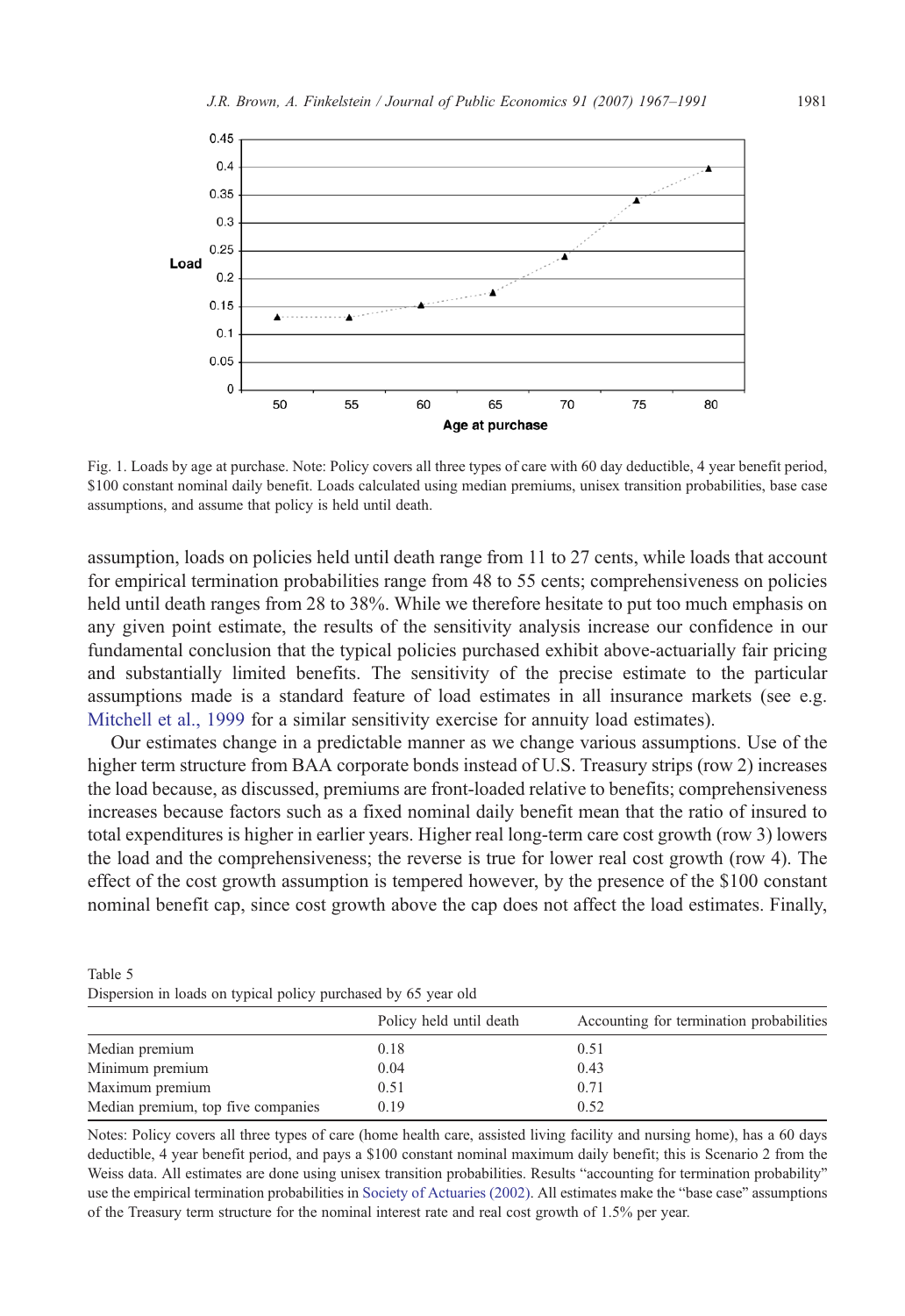<span id="page-15-0"></span>Table 6

|                             | Comprehensiveness Load |      |                                                                  |  |  |  |
|-----------------------------|------------------------|------|------------------------------------------------------------------|--|--|--|
|                             |                        |      | Policy held until death Accounting for termination probabilities |  |  |  |
| Base case                   | 0.34                   | 0.18 | 0.51                                                             |  |  |  |
| Alternative assumptions     |                        |      |                                                                  |  |  |  |
| Corporate interest rate     | 0.36                   | 0.27 | 0.55                                                             |  |  |  |
| Real cost growth 3%/year    | 0.28                   | 0.11 | 0.48                                                             |  |  |  |
| Real cost growth 0.75%/year | 0.38                   | 0.21 | 0.53                                                             |  |  |  |
| Spousal discount $(10\%)$   | 0.34                   | 0.14 | 0.49                                                             |  |  |  |

Comprehensiveness and load on typical policy purchased by 65 year old, alternative assumptions

Notes: Policy covers all three types of care (home health care, assisted living facility and nursing home), has a 60 days deductible, 4 year benefit period, and pays a \$100 constant nominal maximum daily benefit; this is Scenario 2 from the Weiss data. All estimates are done using unisex transition probabilities. Load is calculated using median premiums. Results "accounting for termination probability" use the empirical termination probabilities in [Society of Actuaries \(2002\).](#page-24-0) "Base case" assumptions use the Treasury term structure for the nominal interest rate, real cost growth of 1.5% per year, and all companies in the Weiss data. Rows with "alternative assumptions" show estimates when an individual assumption from the "base case" is altered as specified in the left hand column.

since many companies provide a 10% spousal discount if both members of the couple purchase a policy, the last row shows the estimated impact of such discounts on loads. The impact is substantially below 10 percentage points since, even under the generous assumption that all policies held in households in which both spouses are covered received the discount, just under half of policies would receive the discount.

One factor that is not explored in Table 6 that would raise the effective load above our estimates is the risk that premiums on existing policies may be raised in the future (or relatedly, that the company may go out of business). Companies can raise premiums on an entire block of business if actuarially warranted. There have been several well-publicized cases of dramatic rate increases (and at least one class action suit). These motivated new regulations designed to reduce the risk of rate increase; however, by 2002 less than half of the states had adopted them and the extent of enforcement is unclear [\(Lewis et al., 2003; Kofman and Thompson, 2004; NAIC,](#page-23-0) [2002b; Lutsky et al., 2002\)](#page-23-0). Unfortunately, reliable data are not available on the historical prevalence of such rate increases, let alone their predicted future incidence.

# 7. Are supply side problems alone sufficient to explain the limited private market?

The preceding results indicate that most policies purchased in the private market are priced well in excess of actuarially fair levels and provide only very limited coverage. As discussed, these results are suggestive of private market failures. In this section, however, we present several pieces of evidence suggesting that such private market failures cannot, by themselves, explain the limited private market.

# 7.1. Can above-actuarially fair pricing by itself explain the limited market size?

Thus far we have estimated the loads on a unisex basis. Although pricing does not vary by gender, long-term care utilization does (see [Table 3\)](#page-10-0). As a result, [Table 7](#page-16-0) indicates a striking disparity in loads by gender. Under our base case assumptions, we estimate that the typical load for a 65 year-old male is 0.44, which means that the typical male who purchases a long-term care insurance policy can expect to receive only 56 cents in benefits for every dollar spent in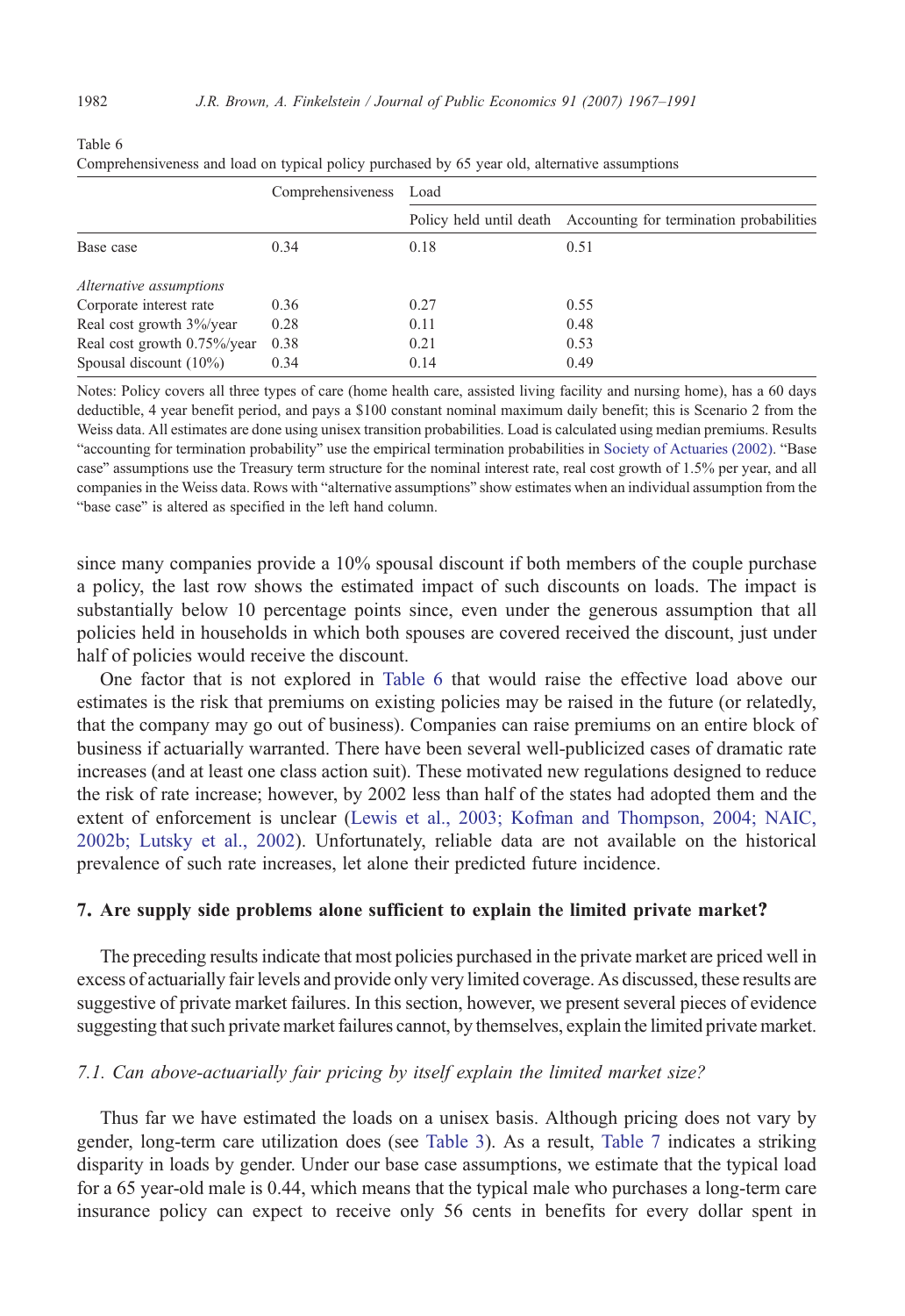|                             | Policy held until death |          | Accounting for termination probability |        |  |
|-----------------------------|-------------------------|----------|----------------------------------------|--------|--|
|                             | Male                    | Female   | Male                                   | Female |  |
| Base case                   | 0.44                    | $-0.04$  | 0.65                                   | 0.39   |  |
| Alternative assumptions     |                         |          |                                        |        |  |
| Corporate interest rate     | 0.50                    | 0.07     | 0.68                                   | 0.44   |  |
| Real cost growth 3%/year    | 0.40                    | $-0.12$  | 0.63                                   | 0.34   |  |
| Real cost growth 0.75%/year | 0.46                    | $-0.004$ | 0.66                                   | 0.41   |  |
| Top five companies          | 0.45                    | $-0.03$  | 0.66                                   | 0.39   |  |
| Spousal discount $(10\%)$   | 0.41                    | $-0.09$  | 0.64                                   | 0.35   |  |

<span id="page-16-0"></span>Table 7 Loads on typical policy purchased for 65 year old, by gender

Note: Policy covers all three types of care (home health care, assisted living facility and nursing home), has a 60 days deductible, 4 year benefit period, and pays a \$100 constant nominal maximum daily benefit; this is Scenario 2 from the Weiss data. All estimates are done using gender-specific transition probabilities. Load is calculated using median premiums. Base case estimates use the Treasury term structure for the nominal interest rate, real cost growth of 1.5% per year, and all companies in the Weiss data. Results "accounting for termination probability" use gender-specific lapse rates; in practice, lapse rates by gender are very similar ([Society of Actuaries, 2002\)](#page-24-0). Rows with "alternative assumptions" show estimates when an individual assumption from the "base case" is altered as specified in the left hand column.

premiums. By contrast, the premiums are actually better than actuarially fair for the typical woman, with loads of −0.04. In other words, a 65 year-old woman would receive \$1.04 in EPDV benefits for every dollar paid in EPDV premiums.<sup>14</sup>

The other rows in Table 7 show the results under alternative assumptions. The base case finding that premiums are better than actuarial fair for the typical woman hold under many, but not all, alternative assumptions. We therefore hesitate to place too much emphasis on the "better than actuarially fair" result for women. However, a very robust relation is the substantial *difference* in loads between men and women, which persists under *all* of the alternative assumptions. This difference ranges from 25 cents to 50 cents depending on the exact assumption.

Despite the enormous differences in loads by gender estimated in Table 7, coverage rates are remarkably similar by gender. As discussed above in Section 3.1, the probability of having insurance is only slightly higher for women than for men and policies purchased by women tend to be slightly less comprehensive than those purchased by men. The substantial gender disparities in loads combined with substantial similarities in coverage patterns by gender suggest that aboveactuarially fair pricing cannot by itself fully explain the small size of the private long-term care insurance market. It also suggests that there must be some other demand-side factor that raises the effective load faced by women relative to that faced by men, otherwise we would expect to see such large load differences translate into large differences in coverage. We will discuss one possible such demand-side factor below.

We consider several possible alternative explanations, other than demand-side factors that raise the effective load for women, for the similarity in coverage by gender despite substantial differences in loads and find that they are not compelling. One possibility is that since loads increase with age, if women tend to purchase at later ages than men, they might conceivably face more similar loads than we have estimated. However, evidence from the LifePlans buyer survey

<sup>&</sup>lt;sup>14</sup> The average unisex load is not simply the average of the male and female load because the unisex pricing approach implicitly places more weight on woman, due to her higher rates of utilization and survival.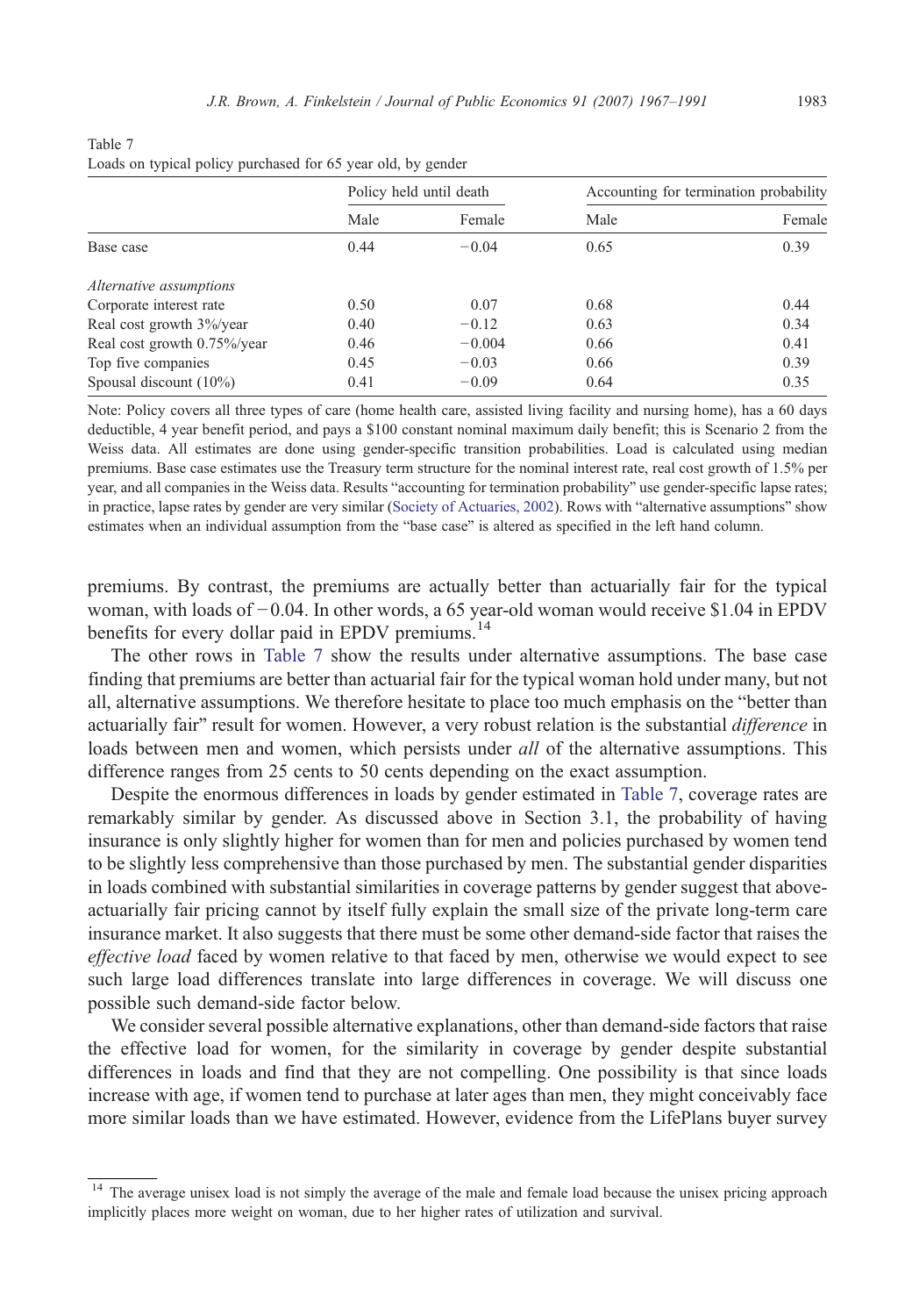indicates that age of purchase is similar – and if anything slightly higher – for men than women (68 compared to 66). Another possibility is that, as discussed above, the risk of future rate increases, while difficult to quantify, may increase the effective load substantially above our estimates. However, this risk should not differentially affect the estimates of load by gender, particularly since men and women purchase at approximately the same age, and average age of care use (conditional on any use) is also similar.

Finally, there may be high within-household correlation in coverage decisions (even though policies are sold separately on each life). However, our reading of the data is that while there is positive within-household correlation in ownership, it is not sufficient to explain the similarity in coverage that we observe by gender. We looked in the 2000 HRS among individuals of prime buying ages (60 to 70). In married households in which one spouse has purchased insurance, the probability that the other spouse purchases insurance is only 60%. While this is substantially higher than the  $11\%$ probability of any married individuals having insurance, it also indicates that many married individuals make different purchase decisions than their spouse. Moreover, since only about 80% of policies are held by married (as opposed to single) individuals, overall just under half of all policies held in households in which both spouses are covered. In addition, in the 40% of married households in which one spouse has long-term care insurance and the other doesn't, just under half of the time the covered spouse is female, despite the fact that women face substantially lower loads than men. Finally, while it is hard to draw conclusions from the coverage patterns of most single individuals – since they might have been married when they purchased insurance – the evidence from the select sub-sample of never married individuals (just over 3% of the sample of 60–70 year olds) shows no evidence of higher ownership rates among women, even after controlling for the individual's wealth and age.

Of course, it is always possible that the demand for insurance is just very different by gender. A priori, however, it is not clear what the sign of any difference in demand – should it exist – would be. Women tend to survive longer than their husbands. On the one hand, this might decrease their demand for insurance, since they have less need for insurance to protect assets for the remaining spouse. On the other hand, this might increase their demand for insurance since they have less access to unpaid care provided by a spouse. The fact that, as just noted, ownership rates are similar by gender even among never married individuals also suggests that an explanation routed in differences in demand by gender would have to apply innately based on gender, rather than on how differences in spousal needs and availability by gender.

### 7.2. Are quantities rationed?

We discussed in Section 2 how several different market imperfections may produce quantity rationing instead of or in addition to marked up pricing. Of course, high loads may themselves limit demand for more comprehensive policies among those who purchase. However, we emphasize that the mechanism by which high loads limit the demand for more comprehensive policies is qualitatively different from quantity rationing. By "quantity rationing," we refer to situations in which individuals wish to purchase more comprehensive insurance at the existing prices, but such policies are not offered by the market.

[Table 8](#page-18-0) investigates whether quantities are rationed by examining the comprehensiveness and loads for a typical 65 year old for eight different policies that are widely available according to the Weiss data. Moving down the rows, the policies are increasing in comprehensiveness. To conserve space, we report results under the base case assumptions only; in results not reported, we find that all of the patterns discussed below remain present under the various alternative assumptions from [Table 6.](#page-15-0)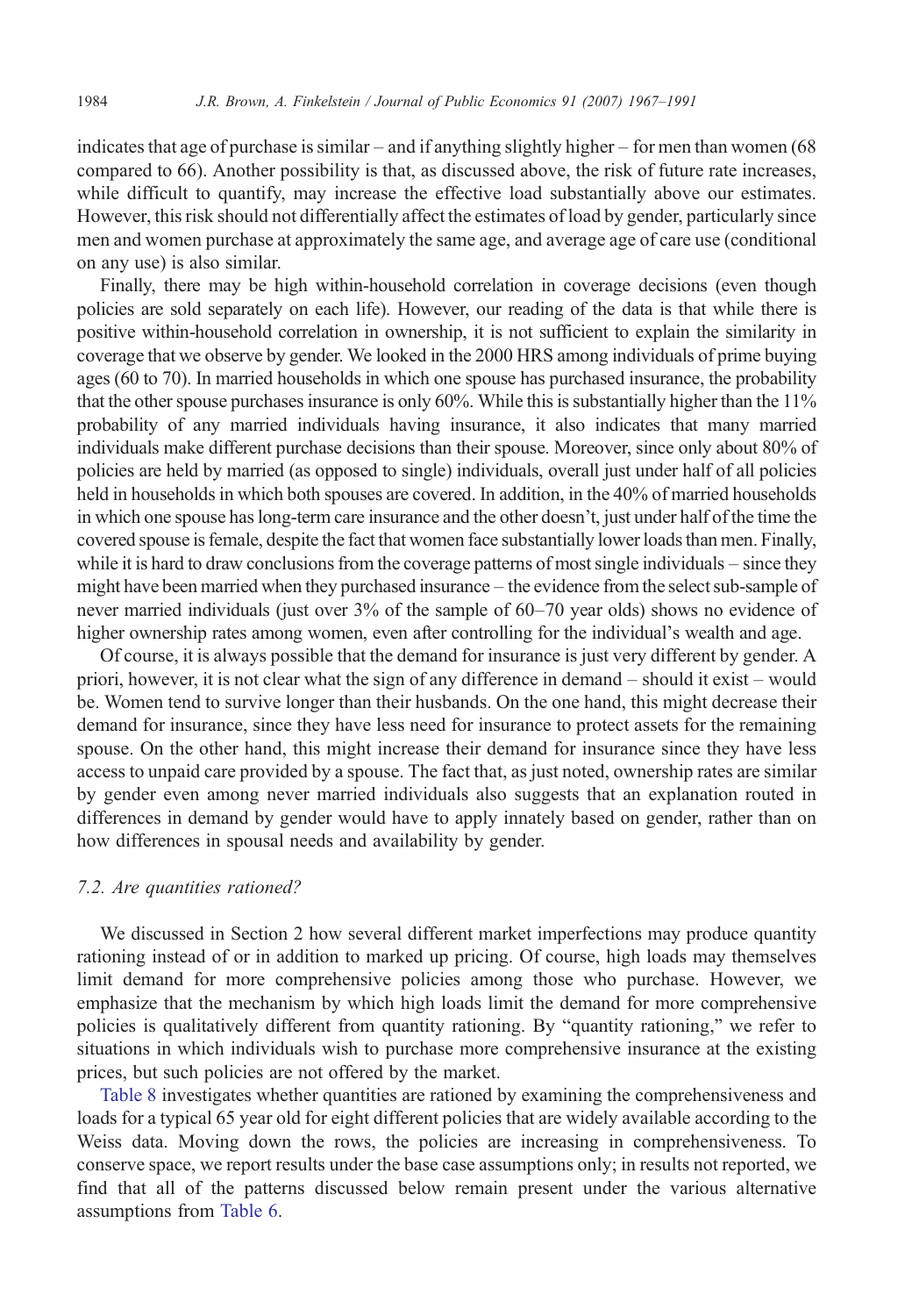|                                  | Male              |      | Female            |         |  |
|----------------------------------|-------------------|------|-------------------|---------|--|
|                                  | Comprehensiveness | Load | Comprehensiveness | Load    |  |
| Constant nominal benefits        |                   |      |                   |         |  |
| Scenario 1                       | 0.27              | 0.28 | 0.21              | $-0.22$ |  |
| Scenario 2                       | 0.38              | 0.44 | 0.32              | $-0.04$ |  |
| Scenario 3                       | 0.49              | 0.55 | 0.47              | 0.03    |  |
| Scenario 4                       | 0.51              | 0.48 | 0.48              | $-0.10$ |  |
| Benefits escalate at 5% per year |                   |      |                   |         |  |
| Scenario 1                       | 0.58              | 0.20 | 0.49              | $-0.47$ |  |
| Scenario 2                       | 0.68              | 0.45 | 0.59              | $-0.08$ |  |
| Scenario 3                       | 0.88              | 0.56 | 0.91              | $-0.03$ |  |
| Scenario 4                       | 0.92              | 0.52 | 0.94              | $-0.09$ |  |

<span id="page-18-0"></span>Table 8 Comprehensiveness and loads on different policies purchased by 65 year olds and held until death

Note: All estimates are done using gender-specific transition probabilities. Load is calculated using median premiums. All estimates use the "base case" assumptions: Treasury term structure for the nominal interest rate, real cost growth of 1.5% per year, and all companies in the Weiss data. All policies have a \$100 maximum daily benefit.

Scenario 1 is a facility only policy with 90 day deductible and two year benefit period. Scenario 2 covers all three types of care (home health care, assisted living facility and nursing home), has a 60 day deductible and a 4 year benefit period. Scenario 3 covers all three types of care, has a 30 day deductible and an unlimited benefit period. Scenario 4 covers all three types of care, has no deductible and an unlimited benefit period. It is worth noting that not all companies report prices for each scenario. As such, Scenario 4 in particular represents a different set of companies than the other scenarios.

The results in Table 8 indicate that policies covering over 90% of the expected present value of long-term care expenditures are available.<sup>15</sup> Moreover, loads do not rise systematically with the comprehensiveness of the policy. In particular, loads are not systematically higher for a policy with escalating benefits than for the same policy with constant nominal benefits, even though the policy with escalating benefits tends to be about twice as comprehensive. The lack of a systematic pattern in loads pattern by comprehensiveness is consistent with evidence that there are no systematic differences in subsequent utilization across individuals who purchase more or less comprehensive policies [\(Finkelstein and McGarry, 2006](#page-23-0)).

The fact that nearly completely comprehensive policies are widely available at loads that are comparable to the much less comprehensive, commonly purchased policies is evidence against quantity rationing in this market. Nor is it likely the case that high loads simply limit demand more for more comprehensive policies. Were this true, we should see women purchasing more comprehensive policies than men. As discussed in Section 3.1, however, available data by gender suggest that, if anything, women purchase less comprehensive policies than men.

There is, of course, a different form of quantity rationing that does exist in this market, namely, that individuals in observably poor health are often denied insurance coverage, at least by the larger insurance companies [\(Murtaugh et al., 1995; Weiss, 2002\)](#page-24-0). The practice of denying individuals rather than offering them higher prices is interesting, especially given the absence of pricing regulation that would prevent charging higher prices for these individuals. This practice is not unique to the long-term care insurance market and may reflect issues of reputation or brand

<sup>&</sup>lt;sup>15</sup> Of course, as noted by [Cutler \(1996\)](#page-23-0), a policy with a benefit cap of any sort does not cover the aggregate risk of dramatically increased nursing home costs. It is unlikely, however, that daily benefit caps primarily represent a means of rationing insurance coverage against such aggregate risk. The data indicate that older buyers – who due to the greater proximity of purchase age with expected care use face less aggregate risk than younger buyers – purchase lower daily benefit amounts than younger buyers [\(HIAA, 2000a\)](#page-23-0).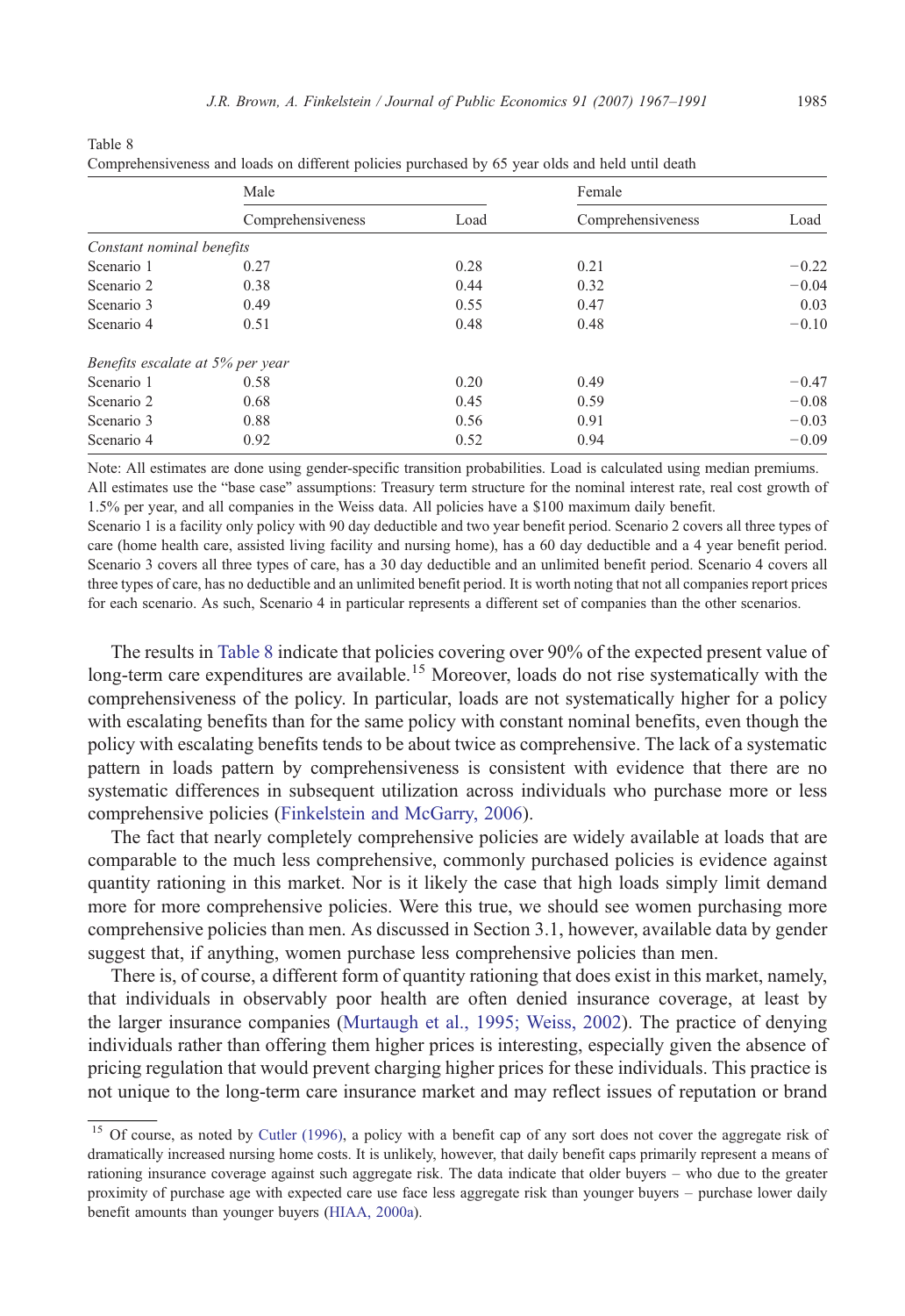name, or private market failures, such as asymmetric information, which may be more of a problem for people in observably worse health. However, this limited type of quantity rationing is unlikely to be a major factor in explaining the small size of the private long-term care insurance market. We estimate that only about 15% of individuals aged 60 to 70 in the 2000 HRS would be denied long-term care insurance if they applied.<sup>16</sup>

### 7.3. Implications for potential demand-side explanations

The existence of substantially different loads on long-term care insurance policies for men and women with no corresponding difference in insurance coverage provides a guide for distinguishing which potential demand-side factors are able to explain the limited size of the market. In particular, it suggests that either the price elasticity of demand for long-term care insurance is close to zero, or that demand-side factors must reduce the desirability of insurance for women substantially more than men to compensate for the very different loads.

We know of no evidence of the price elasticity of demand for private long-term care insurance, but it seems unlikely to be close to zero. Estimates of the price elasticity of demand for acute health insurance range considerably, from −0.6 to −1.8, but even the low end is bounded far from 0 ([Cutler, 2002\)](#page-23-0). Moreover, the very idea of relying on demand-side factors to help explain the limited size of the private market requires that demand be responsive to the implicit price of insurance. The possible demand-side factors suggested by the theoretical literature – for example, underestimating the probability of needing care, the family as a source of unpaid care or informal insurance, or the public substitute offered by the Medicaid program – all reduce demand by increasing the effective, or net, price of insurance once these factors are accounted for.

One particularly promising demand-side explanation that has the potential to reduce the demand for women relative to men is the role of Medicaid. Medicaid may crowd out demand for private insurance by offering an imperfect but free substitute for private insurance. In separate work, we have estimated that Medicaid not only imposes a large "implicit tax" on the purchase of private insurance, but that this implicit tax is substantially higher for women than for men [\(Brown](#page-22-0) [and Finkelstein, 2004b](#page-22-0)).

The Medicaid "implicit tax" arises because private insurance protect one's assets, which in turn lowers the probability of meeting Medicaid's means-tested asset eligibility threshold. In addition, even if an individual is Medicaid eligible, if he has private insurance the private insurance must pay first, with Medicaid only covering whatever expenses are not covered by the private policy. As a result, a large portion of the premiums for private insurance policies pay for benefits that simply replace benefits that would otherwise have been provided by Medicaid if the individual had not had private insurance. The implicit tax therefore raises the net, or effective, load on the policy above the gross loads we calculated above of the ratio of (gross) benefits paid out relative to the premiums paid in. However, from the perspective of individual demand what matters is the net load, which depends on the excess in benefits over the benefits that would have been received in the absence of the policy.

<sup>&</sup>lt;sup>16</sup> This estimate is based on an examination of applications from the major long-term care insurance companies – as well as several of their underwriting guides – which indicates that insurance companies deny long-term care insurance coverage to individuals who have limitations with respect to activities of daily livings (bathing, eating, dressing, toileting, walking, and maintaining continence), use of mechanical devices (wheelchair, walker, crutches, quad cane, oxygen) or suffer from cognitive impairment. It is comparable to the ineligibility estimates found by other investigators using different data and methods. For example, [Murtaugh et al. \(1995\)](#page-24-0) estimate that 12 to 23% of 65 year olds would be denied insurance if they applied.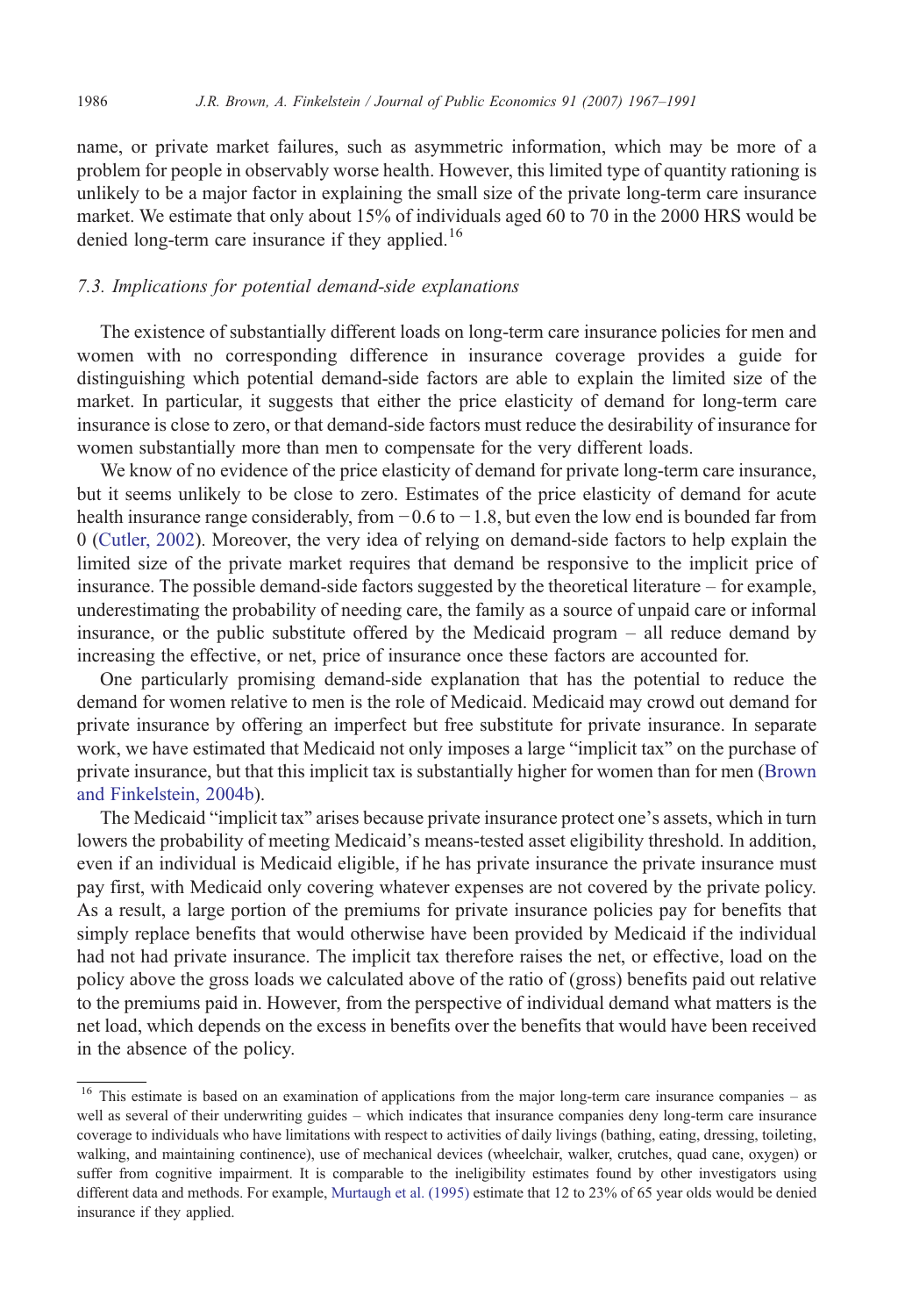[Brown and Finkelstein \(2004b\)](#page-22-0) estimate that Medicaid imposes a much larger implicit tax on private policies held by women than by men. This is because women have much higher expected lifetime utilization of long-term care, and thus, conditional on initial assets, have a higher probability of ending up on Medicaid and of receiving large amounts of Medicaid reimbursement. Medicaid therefore raises the net, or effective, load above the gross load more for women than for men. As a result, [Brown and Finkelstein \(2004b\)](#page-22-0) estimate that net loads are much more similar by gender than the gross loads reported in [Tables 7 and 8](#page-16-0). Medicaid, therefore, emerges as an important potential explanation both for the limited demand for private insurance overall, as well as for the patterns by gender. $17$ 

Of course, there remains the puzzle of why the insurance company doesn't price differently for men and for women, given the differences by gender in the gross load (which are relevant from the insurance company perspective). These differences indicate that insurance companies make substantially greater profits on policies sold to men than to women. We do not offer an answer here, except to note that this puzzle relates to a broader puzzle in many insurance markets of why firms do not use readily available information about expected utilization in pricing insurance. [Finkelstein](#page-23-0) [and Poterba \(2006\)](#page-23-0) discuss other examples of this puzzle and review some potential explanations.

# 8. Conclusion

The limited size of the market for private long-term care insurance in the U.S. has spawned a number of theoretical papers exploring a variety of potential demand- and supply-side explanations. Yet very little evidence exists with which to answer even the most basic empirical questions about the nature of this market. This paper brings to bear new evidence on the existing market for long-term care insurance policies. Our evidence suggests that supply side market failures have important effects on pricing in this market, but by themselves are insufficient to explain the limited size of the private market.

We begin with the insight that the main candidates for private market failures all have at least one of two empirical implications. First, prices should be higher than actuarially fair. Second, available policies should be limited in their benefit comprehensiveness ("quantity rationing"). We then show that, based on the characteristics of commonly *purchased* policies, both of these empirical predictions appear to hold. While the exact estimates will vary with the assumptions made, a robust finding is that the prices on typical purchased policies are marked up relative to actuarially fair levels, and are marked up substantially more than in other private insurance markets. These policies tend to cover one-third or less of the long-term care expenditure risk.

However, we also provide evidence that neither the high loads nor the limited benefits of purchased policies appear capable of fully explaining the limited size of the market. We find enormous differences in loads between men and women yet virtually no difference in insurance coverage. We also find that more comprehensive policies are widely available at comparable loads to the more limited, purchased policies, suggesting that quantity rationing is not a primary factor behind the market's small size.

The evidence in this paper of substantially lower loads for women than for men which do not translate into gender differences in coverage points to a likely role for demand-side factors that

<sup>&</sup>lt;sup>17</sup> Indeed, consistent with our conclusion from the evidence in this current paper that supply side factors are unlikely to be the primary cause of the small size of the limited market, in [Brown and Finkelstein \(2004b\)](#page-22-0) we estimate that even if we correct whatever market failures may exist and make comprehensive insurance policies available at actuarially fair prices, the existence of the Medicaid program is sufficient to explain why at least two-thirds, and as much as 90% under some scenarios, of the elderly do not buy private long-term care insurance.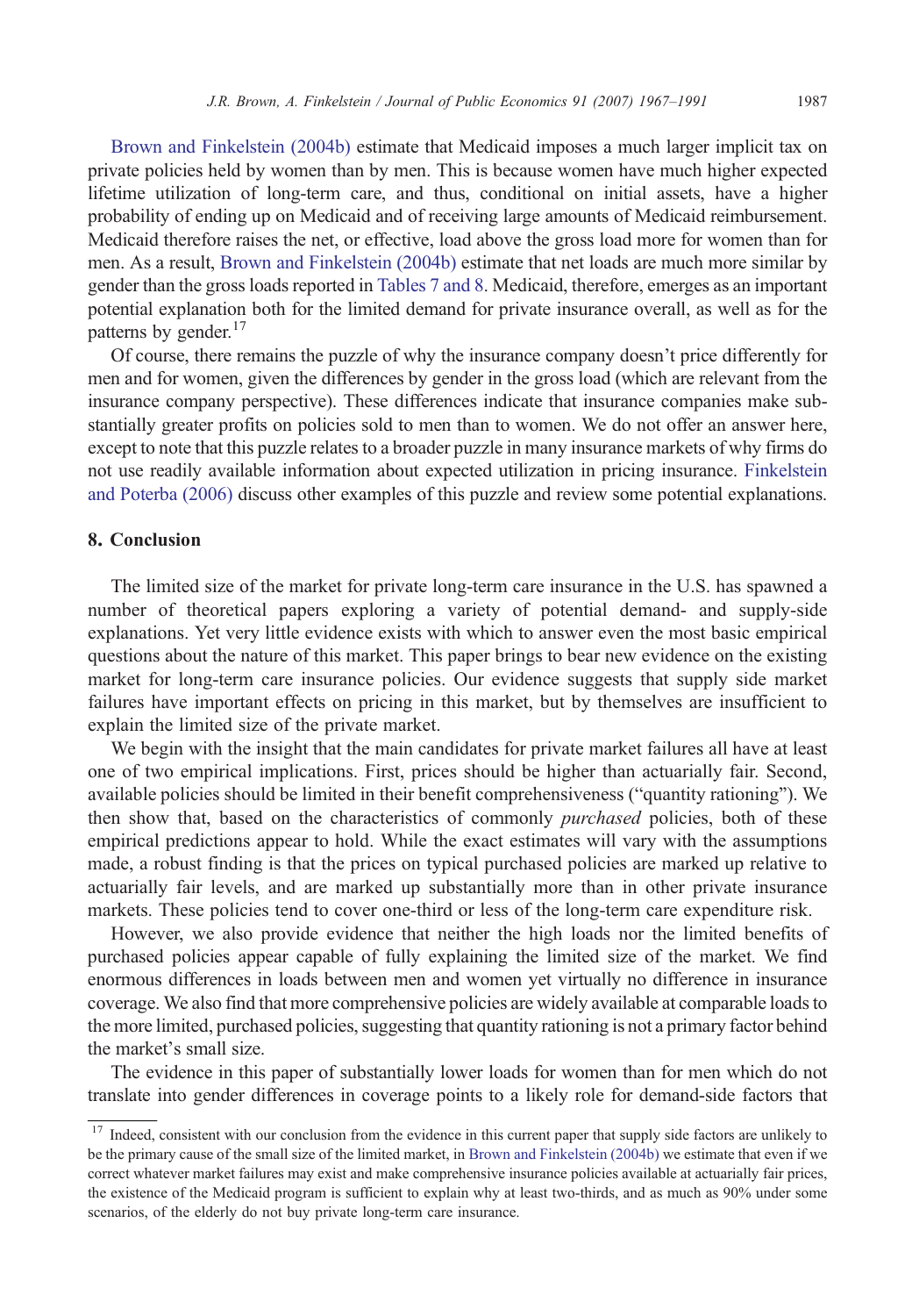reduce the demand for women relative to that of men in contributing to the very limited side of the private long-term care insurance market. We suggest that one such demand-side factor is the public Medicaid program which, we have found in other work, imposes a substantially higher implicit tax on private insurance policies for women than for men ([Brown and Finkelstein, 2004b\)](#page-22-0). More generally, our findings suggest that an important avenue for further research is exploring empirically the relative impact of various demand-side factors on the size of the private long-term care insurance market. These include not only Medicaid but also the role of the family and of limited rationality.

### Appendix A

The actuarial model used to generate the utilization probabilities for this paper was developed by Jim Robinson of the Center for Health Systems Research and Analysis at the University of Wisconsin. Readers interested in an even more detailed description of the model than we present here are encouraged to consult [Robinson \(1996\)](#page-24-0).

The model, which has been widely used by insurance companies, regulators, and the Society of Actuaries long-term care task force, is known as the "Two-Stage Long-term Care Model" because there are two primary components to the model. The first stage uses data from the 1982, 1984, 1989 and 1994 waves of the National Long-term Care Survey to compute transition probabilities across different states of health, defined by the number of limitations to activities of daily living (ADLs), limitations to instrumental activities of daily living (IADL's), the presence or absence of cognitive impairment, and death. ADL's include activities such as eating and dressing, while IADL's include activities such as shopping and food preparation. Respondents were considered impaired if they were unable to perform the activity without continuous human assistance. Cognitive status was scored using the "Short Portable Mental Status Questionnaire," with five or more incorrect answers (out of ten questions) counting as a cognitive impairment (or if the respondent was unable to participate in the interview and was described by the proxy as senile). Respondents were then grouped by sex, health status, and age groups at the start of each observation period (1982 to 1984, 1984 to 1989 and 1989 to 1994). Annual transition rates across the various health states were then estimated using maximum likelihood estimation as a function of sex, age, starting health status, and ending health status.<sup>18</sup>

The second step in the model is to estimate the probability of using each type of long-term care (none, home health, assisted living, or nursing home), conditional on the underlying health status, age, and gender. This stage uses data from both the NLTCS and the National Nursing Home study. In addition to estimating probabilities of using care, the model also estimates the number of hours per week of skilled and unskilled home health care assistance required, as a function of health status, age and gender.

By combining the probability of being in a given health state with the conditional probability of needing care, conditional on one's health state, one can produce gender-specific probabilities of incurring long-term care expenditures at each age, conditioning on initial health status. For this paper, we used the model to produce utilization probabilities separately for men and women, conditional on being in sufficiently good health at age 65 to be eligible to purchase a private long-

<sup>&</sup>lt;sup>18</sup> The parametric function used is:  $r_{ij}$  (s, x ) = exp{ $a_{ij}$ + $b_{ij}(s-0.5)$ + $c_{ij}(x-80)/100$ } where  $r_{ij(s,x)}$  is the annual transition rate from state i to state j for individual aged x of sex s (where  $s=0$  for males and  $s=1$  for females). There are 7 living health states ( $i=1$  is healthy, with higher values of i signifying greater impairment). State 8 is death, implying that  $r_{8i}=0$ since death is an absorbing state. The values of  $a_{ii}$  are unconstrained, while the sex adjustment parameters  $b_{ii}$  are constrained to three values — one for recovery (move to healthier state), one for  $j=8$  (mortality), and one for other combinations of i and j (staying same or further impairment). The age slope parameters  $c_{ii}$  are constrained similarly to sex, except that distinct values are permitted when the starting state is healthy,  $i=1$ .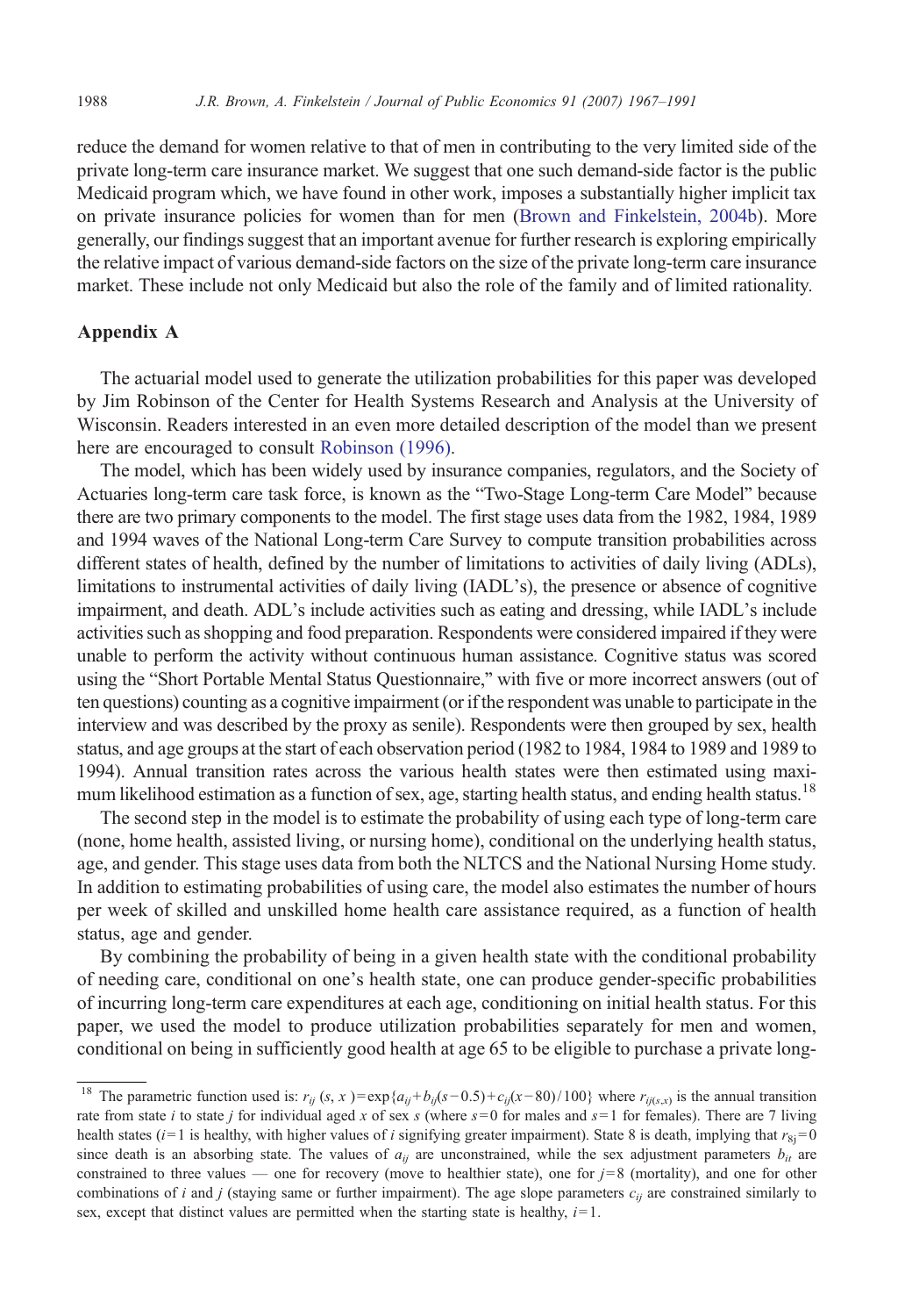<span id="page-22-0"></span>term care insurance contract. We also count care utilization only it the underlying health status of the individual satisfies the health-related benefit triggers necessary for the care to be reimbursed by private insurance.

However, for purposes of comparison of this model to other published estimates, we use a version of the model that estimates care utilization without regard to whether the care satisfies policy benefit triggers and without regard to the health condition of the individual at age 65. The results of this validation exercise are shown in Table A-1. As discussed, published estimates exist for nursing home utilization, but not for home health care or assisted living. Table A-1 shows that the actuarial model used by the industry produces estimates of nursing home utilization that are broadly consistent with these existing published estimates.

Table A-1: Comparison of nursing home (NH) utilization estimates: Robinson model and other published studies  $(65 \text{ year old})$ 

| Model                               | Data sources                                                                 | Probability of ever<br>entering a nursing<br>home |  | Average age of first<br>entry into nursing home<br>(conditional on entry) |    |                                | Expected time % of those<br>in nursing<br>home<br>(conditional)<br>on entry) | who enter<br>nursing home<br>who spend<br>more than |                    |                     |
|-------------------------------------|------------------------------------------------------------------------------|---------------------------------------------------|--|---------------------------------------------------------------------------|----|--------------------------------|------------------------------------------------------------------------------|-----------------------------------------------------|--------------------|---------------------|
|                                     |                                                                              |                                                   |  | Male Female Unisex Male                                                   |    | Female                         |                                                                              | Unisex Unisex                                       | 1 year<br>(unisex) | 5 years<br>(unisex) |
| Robinson<br>model                   | NLTCS (1982, 0.30 0.48)<br>1984, 1989 and<br>1994) and<br><b>NNHS</b> (1985) |                                                   |  | 0.39                                                                      | 83 | 84<br>(median) (median) (mean) | 83                                                                           | 1.8 years                                           | 40%                | $11\%$              |
| Dick et al.<br>(1994)               | <b>NLTCS</b> (1982,<br>and 1984) and<br><b>NNHS (1985)</b>                   |                                                   |  | 0.35                                                                      | 81 | 84<br>(median) (median)        |                                                                              | 1.8 years                                           | 40%                | 12%                 |
| Kemper and<br>Murtaugh<br>(1991)    | 1986 National 0.33 0.52<br>Mortality<br>Followback<br>Survey                 |                                                   |  | 0.43                                                                      |    |                                | 83<br>(mean)                                                                 |                                                     | 55%                | 21%                 |
| Murtaugh et al. 1985 NNHS<br>(1997) |                                                                              |                                                   |  | 0.39                                                                      |    |                                |                                                                              | 2.7 years                                           | 51%                | 20%                 |
| Wiener at al.                       | <b>NLTCS</b> (1982,<br>1984) and<br><b>NNHS</b> (1985)                       |                                                   |  | 0.49                                                                      |    |                                |                                                                              | 2.2 years                                           | 45%                | 14%                 |

Note: All estimates for Robinson model are based on a version that estimates care utilization without regard to whether the care satisfies policy benefit triggers and without regard to the health condition of the individual at age 65. This is done to make the Robinson estimates comparable to published estimates that do not make these restrictions. The Robinson estimates used in the analysis in the paper, however, do incorporate these important restrictions.

# References

Abt Associates, 2001. Financing Long-term Care for the Baby Boom Generation. HSRE Working Paper 8.

Akerlof, George, 1970. The market for "lemons": quality, uncertainty and the market mechanism. Quarterly Journal of Economics 74, 488–500.

American Council of Life Insurers (ACLI), 2001. Life Insurers Fact Book. Washington, DC.

- Brown, Jeffrey R., Finkelstein, Amy, 2004a. Supply or Demand: Why is the Market for Long-term Care Insurance so Small? NBER Working Paper 10782.
- Brown, Jeffrey R., Finkelstein, Amy, 2004b. The Interaction of Public and Private Insurance: Medicaid and the Long-term Care Insurance Market. NBER Working Paper 10989.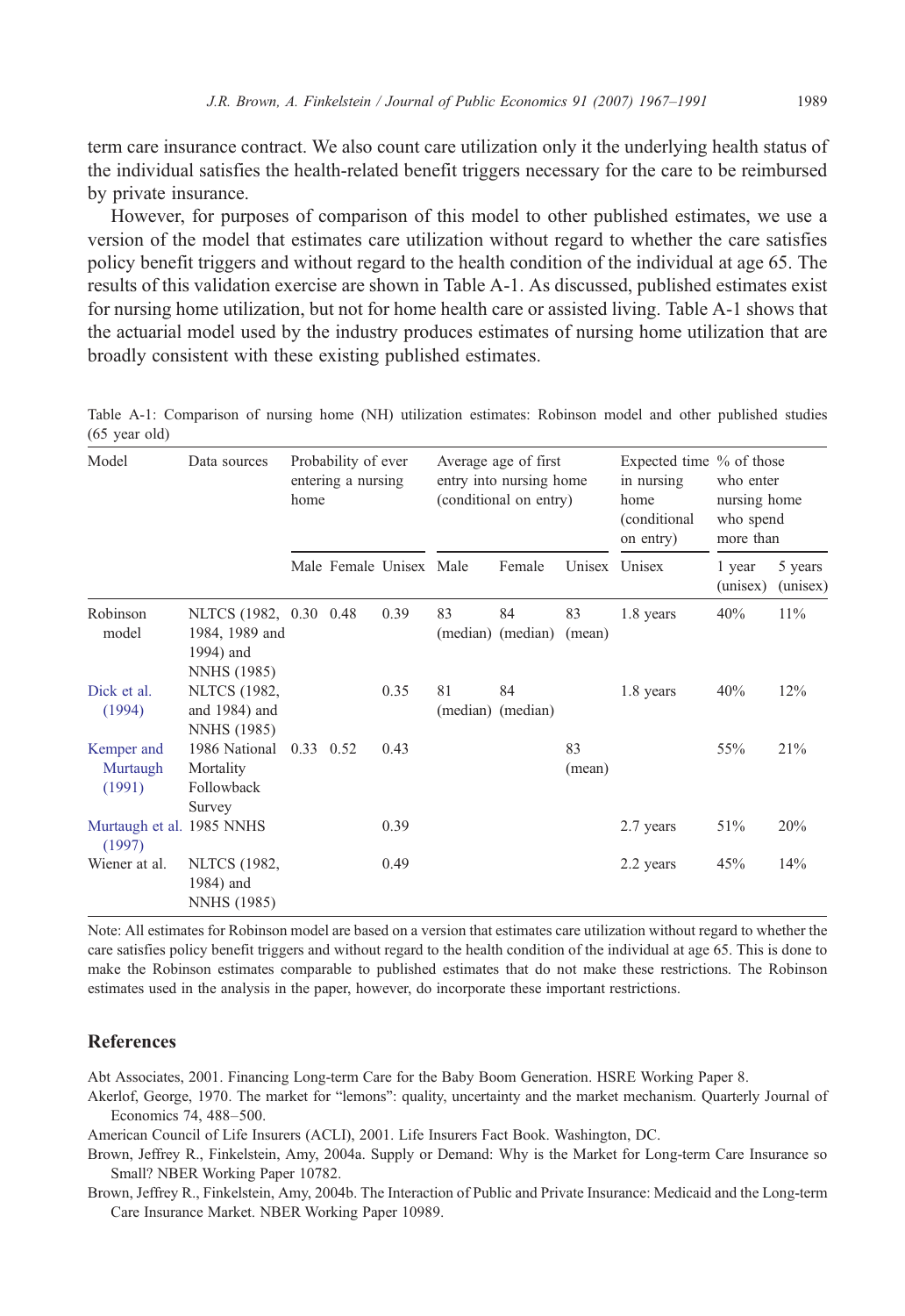- <span id="page-23-0"></span>Brown, Jeffrey R., Goolsbee, Austan, 2002. Does the internet make markets more competitive? Evidence from the life insurance industry. Journal of Political Economy 110 (3), 481–507.
- Brown, Jeffrey R., Orszag, Peter, 2006. The political economy of government-issued survivor bonds. Journal of Risk and Insurance 73 (4), 611–631.
- Chiappori, Pierre-Andre, Jullien, Bruno, Salanie, Bernard, Salanie, Francois, in press. Asymmetric Information in Insurance: General Testable Implications. Rand Journal of Economics.
- Cohen, Marc, Weinrobe, Maurice, 2000. Tax Deductibility of Long-term Care Insurance Premiums. HIAA, March.

Cohen, Marc, 2003. Private long-term care insurance: a look ahead. Journal of Aging and Health 15 (1), 7–98.

- Congressional Budget Office (CBO), 1999. Projections on Expenditures for Long-term Care Services for the Elderly. Government Printing Office, Washington, DC. March.
- Congressional Budget Office (CBO), 2004. Financing Long-term Care for the Elderly. Government Printing Office, Washington, DC. April.
- Cutler, David, 1996. Why Don't Markets Insure Long-term Risk? Unpublished working paper. [http://post.economics.](http://post.economics.harvard.edu/faculty/dcutler/papers/ltc_rev.pdf) [harvard.edu/faculty/dcutler/papers/ltc\\_rev.pdf.](http://post.economics.harvard.edu/faculty/dcutler/papers/ltc_rev.pdf)
- Cutler, David, 2002. Health care and the public sector. In: Auerbach, Alan, Feldstein, Martin (Eds.), Handbook of Public Economics. Elsevier.
- Dahlby, Bev, West, Douglas S., 1986. Price dispersion in an automobile insurance market. Journal of Political Economy 94, 418–438 (April).
- Dick, Andrew, Garber, Alan, MaCurdy, Thomas, 1994. Forecasting nursing home utilization of elderly Americans. In: Wise, David (Ed.), Studies in the Economics of Aging.
- Finkelstein, Amy, McGarry, Kathleen, 2006. Multiple dimensions of private information: evidence from the long-term care insurance market. American Economic Review 96 (4), 938–958 (September).
- Finkelstein, Amy, McGarry, Kathleen, Sufi, Amir, 2005. Dynamic inefficiencies in insurance markets: evidence from longterm care insurance. American Economic Review Papers and Proceedings 95, 224–228.
- Finkelstein, Amy, Poterba, James, 2006. Testing for adverse selection with 'unused observables'. NBER Working Paper 12112.
- Friedberg, Leora, Webb, Anthony, 2006. Life is cheap: using mortality bonds to hedge aggregate mortality risk. NBER Working Paper 11984.
- Froot, Kenneth, 1999. Introduction. In: Froot, Kenneth (Ed.), The Financing of Catastrophe Risk. University of Chicago Press, Chicago.
- Health Insurance Association of America (HIAA), 2000a. Who Buys LTC Insurance in 2000? Washington D.C.
- Health Insurance Association of America (HIAA), 2000b. LTC Insurance in 1997–1998. Washington D.C.
- Igal, Hendel, Lizzeri, Allessandro, 2003. The role of commitment in dynamic contracts: evidence from life insurance. Quarterly Journal of Economics 299–327 (February).
- Kofman, Mila, Thompson, Lee, 2004. Consumer protection and long-term care insurance: predictability of premiums. Georgetown University Long-term Care Financing Project: Issue Brief, March. [http://ltc.georgetown.edu/pdfs/](http://ltc.georgetown.edu/pdfs/consumer.pdf) [consumer.pdf](http://ltc.georgetown.edu/pdfs/consumer.pdf).
- Kemper, Peter, Murtaugh, Christopher, 1991. Lifetime use of nursing home care. New England Journal of Medicine 324, 595–600.
- Kunreuther, Howard, 1978. Disaster Insurance Protection: Public Policy Lessons. Wiley, New York.
- Lakdawalla, Darius, Bhattacharya, Jay, Goldman, Dana, 2004. Are the young becoming more disabled? Health Affairs 23 (1), 168–176.
- Lakdawalla, Darius, Philipson, Tomas, 2002. The rise of old-age longevity and the market for long-term care. American Economic Review 92 (1), 295–306.
- Lewis, Stephanie., Wilkin, John, Merlis, Mark, 2003. Regulation of Private Long-term Care Insurance: Implementation Experience and Key Issues. Prepared for The Kaiser Family Foundation, March. [http://www.kff.org/insurance/loader.](http://www.kff.org/insurance/loader.cfm?url=/commonspot/security/getfile.cfm&PageID=14371) [cfm?url=/commonspot/security/getfile.cfm&PageID=14371.](http://www.kff.org/insurance/loader.cfm?url=/commonspot/security/getfile.cfm&PageID=14371)
- Life Insurance Marketing Research Association (LIMRA), 2002. Individual Long-term Care Insurance.
- Lutsky, Steven, Alexcih, Lisa, Foreman, Ryan, 2002. Long-term Care Insurance: An Assessment of States' Capacity to Review and Regulate Rates. AARP Public Policy Institute, Washington, DC. [http://research.aarp.org/il/2002\\_02\\_ltc.](http://research.aarp.org/il/2002_02_ltc.pdf) [pdf](http://research.aarp.org/il/2002_02_ltc.pdf).
- Manton, Kenneth, Gu, XiLiang, 2001. Changes in the Prevalence of Chronic Disability in the United States Black and Nonblack Population Above Age 65 from 1982 to 1999. Proceedings of the National Academy of Sciences 98 (11), 6354–6359. May.
- Manton, Kenneth, Corder, Larry, Stallard, Eric, 1997. Chronic Disability Trends in the Elderly United States Populations: 1982–1994. Proceedings of the National Academy of Sciences 94, 2593–2598. March.